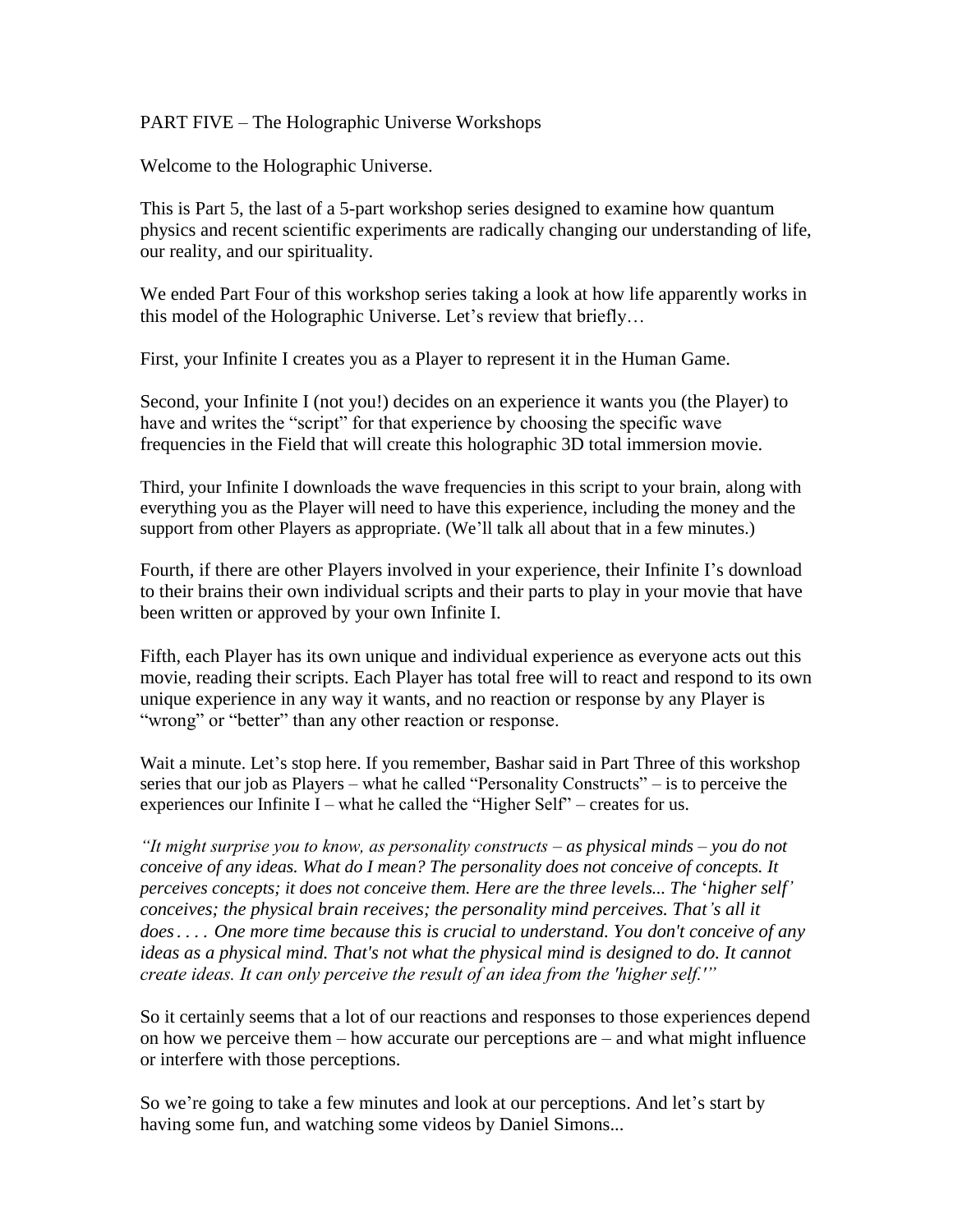*"I"d like you to take a look around you. Take a look at all the sights, the sounds, if you"re unlucky, the smells. You feel like you"re seeing the world in all its completeness and detail. You feel like you"re experiencing the world as it is. But that experience, as it turns out, is an illusion. What you actually experience is what your mind and your brain give you. It"s an alternate reality.*

*"Take a look at this image, by Julian Beaver, who"s a British artist. Now, this is an illusion. This is a nice painting of a swimming pool. It looks like it has depth. It looks like there"s a woman sitting in the pool. It looks like Julian Beaver in the upper right is dipping his foot into the pool. And as he"s doing this, you feel like you"re seeing the world as it is. But of course, it"s not. It"s chalk art on a sidewalk. It just gives the impression of depth.*

*"And this is a double illusion, because as you"re looking at this, you feel like, "Okay. Yeh, I"m seeing a painting of chalk art on a sidewalk. But what you"re actually seeing is a really weird view of a chalk painting on a sidewalk – you"re seeing a chalk painting on a sidewalk from the one view that gives you the impression of depth – that gives you the impression that you"re looking at a swimming pool – and from any other perspective, it*  looks much more like this. It's really substantially distorted. The key is that we feel we're *seeing it as it is, but we"re actually not.*

*"Let me give you another example. This is from my colleague Bart Anderson. What you see here are two sets of chess pieces. The ones on the top look dark, the ones on the bottom look light. I"m sorry….the ones on the top look light, the ones on the bottom look dark. And you can"t help but see them that way even though that"s not at all what you"re actually seeing. Here"s what you"re actually seeing – I"m just removing the background... and when I remove the background you can see that both sets of pieces are the same kind of mottled gray, and every piece on the top is exactly the same as the one directly below it.*

*"Now that you know that, of course, you"ll be able to see them as they are when I show you the same image again, right? Nope. Once you go back to the background, you can"t help but see it as it isn"t. Your visual system is giving you the impression that you"re seeing light pieces and dark pieces, when you"re actually seeing the same thing in both cases. What"s happening here is that your visual system is taking into account not just the brightness of those individual pieces, but the brightness of the surfaces immediately around those pieces.*

*"And it takes that into account in a way that is actually really useful for us most of the time. It gives us the ability to see a piece of paper with black ink on it the same inside in a dark room and outside in a really bright light. But it"s not giving us the world exactly as it is. It"s using a bag of tricks. It"s using a set of shortcuts to give us the world as we need it.*

*"Now, what makes visual illusions like this so cool? There are two reasons. One is that it"s surprising. But that"s not terribly satisfying. The more interesting reason is that it"s giving us the impression that we"re seeing the world as it is, and it"s violating that impression. It"s breaking our intuition. It"s forcing us to confront the fact that we aren"t seeing the world as it actually is.*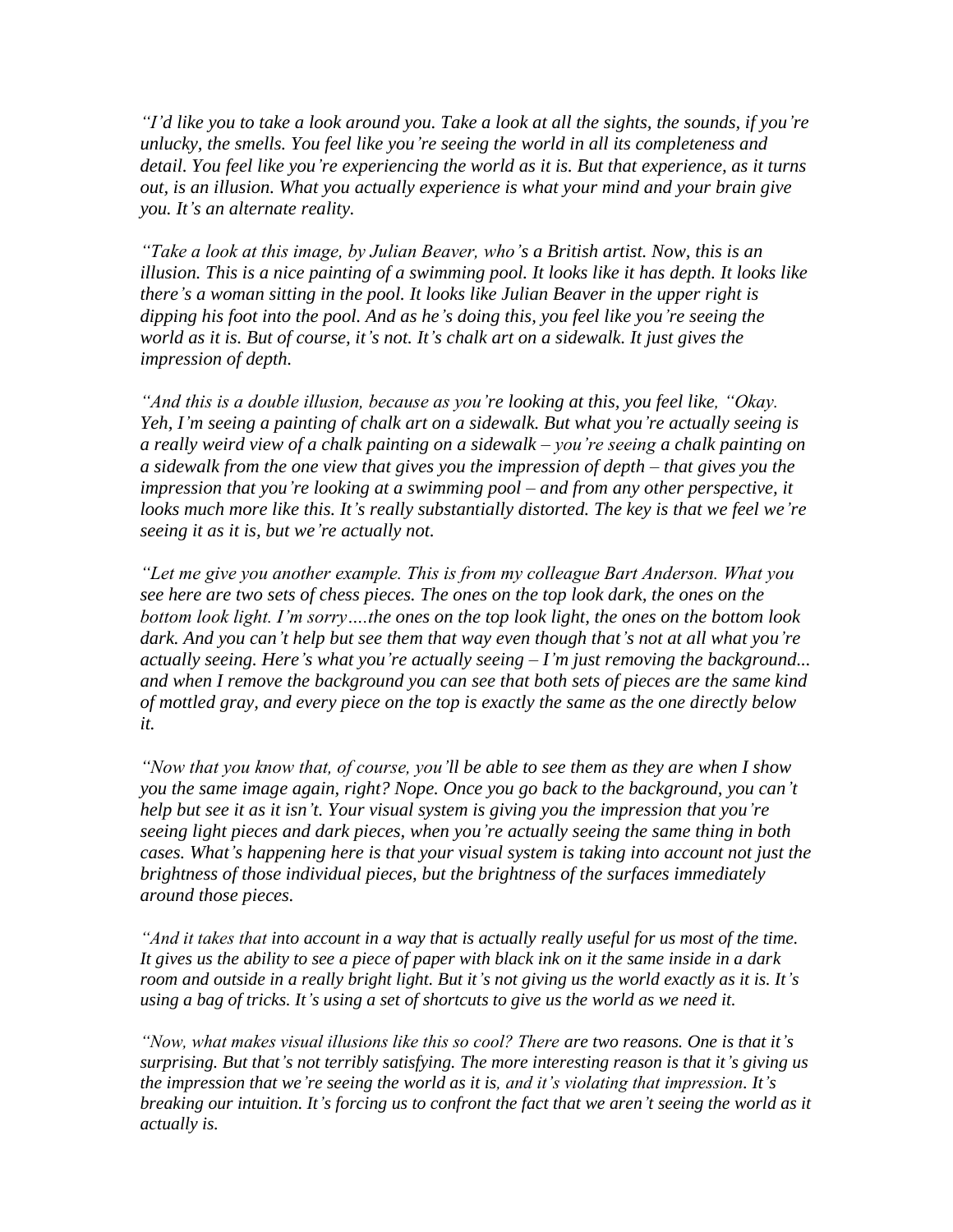*"Let me give you another example of this. This is from Bill Geisler and Jeffery Perry. This is a nice picture of flowers, pleasant for today. I"m going to show you a bee, and I want you to follow that bee around this image with your eyes. So track the bee as it moves through the image. It"s just going to kind of wander around the image here. You"re able to follow it just fine. And eventually it"s going to end up back where it started. And we"re back.*

*"Okay. Now I want to show you exactly the same sequence, except that this time, instead of tracking that bee with your eyes, I want you to maintain your focus, maintain your gaze right on the bright yellow flower. And notice what happens to that flower as the bee gets farther and farther away. It gets blurrier and blurrier.*

*"It"s exactly the same sequence. You"re seeing exactly the same thing you did the first time, except that this time you probably noticed the flower getting blurry, whereas the first time you didn"t notice that anything was changing about the image at all. Now why is that?*

*"The reason is that you"re actually only taking in detail from a tiny, tiny subset of your visual world at any instant. In fact, you"re taking in detail from a subset about the size of that bee. If you stick your arm out and put your thumb up, you"re taking in high resolution information only from the information about the width of your thumb. Beyond that it becomes progressively blurrier. But we don"t notice this at all. Why not?*

*"Well, we move our eyes three or four times a second when we"re looking at the world – we don"t realize we"re doing that; and everywhere we look at that instant, we"re seeing everything in detail. If something is in our periphery and it"s potentially interesting, we look over there and see it in detail. So we get the impression – the false impression – that we"re seeing everything in detail.*

*"Let"s take a look at this issue. We assume that everyone is seeing the world exactly as it is, and this has profound implications for how we think about the world around us. Despite differences in our knowledge and our beliefs and our expectations, we feel like we"re seeing the same thing as everybody else. I use visual illusions as a way of illustrating how we don"t see the world exactly as it is.*

*"But these sorts of illusions are not just limited to our visual system. They also affect the way we think, the way we remember, the way we reason. We think we see more than we do. We think we see all of the detail around us – we don"t. But we also think we remember more than we do, and that we know more than we do. And these illusions lead to a really substantial problem – they lead us to think that everybody is seeing the same thing we are, when in reality, two people looking at exactly the same world can be taking in different information at the same time.*

*"Now what does that mean? It means that any time you have to communicate – any time you"re trying to be a trainer, or a CEO, or a leader, or you"re trying to lecture or teach – you have to take into account the fact that your knowledge and your experiences and what you see are going to be different from those of the people in your audience. All of advertising depends on exactly that principle. You have to know what your audience is going to see in the advertisement.*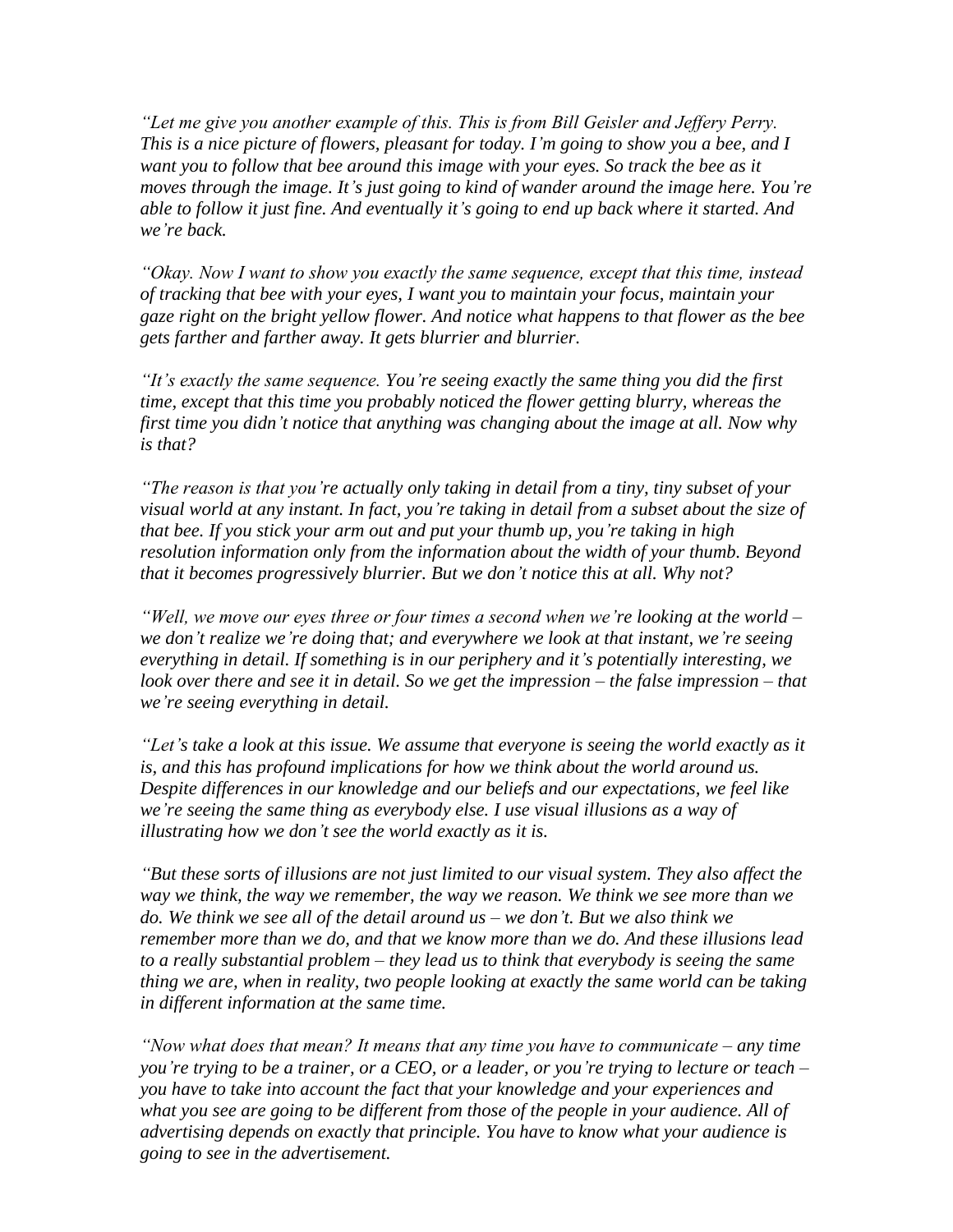*"Now, the problem is that, even though we don"t all necessarily see the world the same, we all share one thing – this illusion that we see the world the same as everybody else. And only by testing your knowledge, and testing what you"re actually seeing – just like you do with a visual illusion – do you realize that you"re not actually seeing the world as everybody else is. And in fact we don"t all see the same thing. Only by testing your knowledge can you see the world as it actually is."*

Here are some important quotes from that video...

"The key is that we feel we are seeing [the world] as it is, but we"re actually not.... [Our perception] is not giving us the world exactly as it is. It's using a bag of tricks; it's using a set of shortcuts to give us the world as we need it."

"We assume that everyone is seeing the world exactly as it is, and this has profound implications for how we think about the world around us. Despite differences in our knowledge and our beliefs and expectations, we feel like we"re seeing the same thing as everybody else, and in fact we don't all see the same thing."

"Now the problem is, even though we don"t necessarily see the world the same, we all share one thing – we share this illusion that we see the world the same as everybody else."

"I use visual illusions as a way of illustrating that we don"t see the world exactly as it is. Only by testing your knowledge, and testing what you"re actually seeing, do you realize that you"re not actually seeing the world as everybody else is."

So let's take Dr. Simons' suggestion and test our perceptions to see how accurate they really are....

Some of you may have seen these before. If so, just play along...

Grab a piece of paper and something to write with, and number down the lefthand side from 1 to 13. Now simply answer the questions starting with #1….

Number 1. True or False: The red lines are all straight and parallel.

Number 2. True or False: The green column is the largest of the three columns.

Number 3. What color is the line making the circumference of the circle?

Number 4. True or False: The red lines are all straight and parallel.

Number 5. How many different colors do you see in this picture?

Number 6. Which dot in the middle is bigger (A or B)?

Number 7. True or False: Every line in this picture is straight and parallel.

Number 8. True or False: Line A-B is longer than line B-C.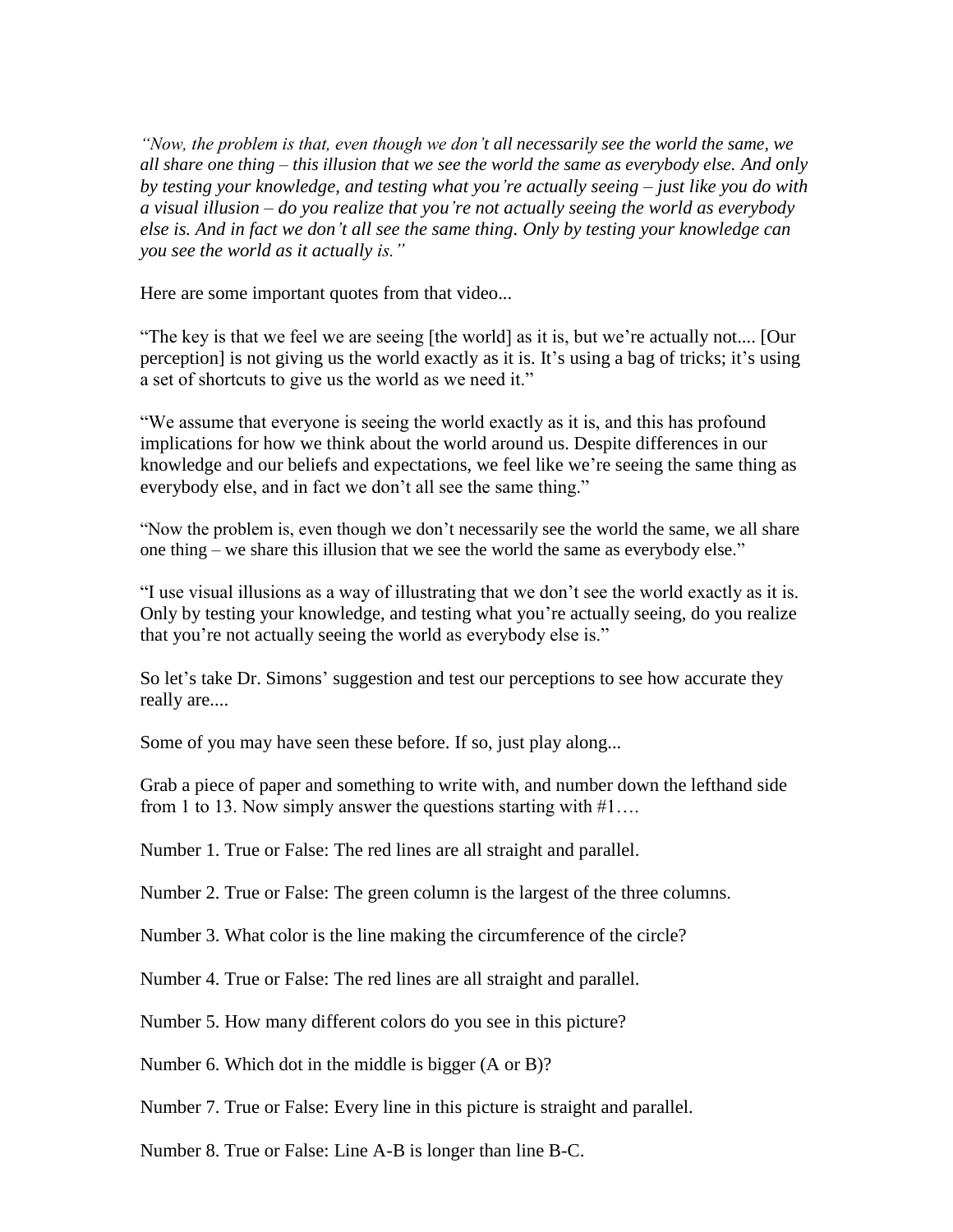Number 9. Which box has the darkest grey dot in the middle (1, 2, 3, 4, or 5)?

Number 10. True or False: The long straight lines are all parallel.

Number 11. True or False: The straight vertical line in A is longer than the straight vertical line in B.

Number 12. Do you see a young woman or an old hag?

Number 13. Are you looking at the front or the back of this woman?

Let's see how well you did…. how good your perceptions are….

Number 1 is True. The red lines are all straight and parallel.

Number 2 is False. All three columns are the same size.

The answer to Number 3 is that there is no line making the circumference of the circle. It just appears that way.

Number 4 is True. The red lines in the pictures are all straight and parallel.

In Number 5, there are 3 different colors – white, red, and green… The red is the same red throughout the picture, and the green is the same green throughout the picture.

In Number 6, both the dots in the middle of A and B are the same size.

Number 7 is True. Every line in the picture is straight and parallel.

Number 8 is False. The line from A to B is exactly the same length as the line from B to C.

In Number 9, all the grey dots in the middle are exactly the same shade of grey.

Number 10 is True. The long straight lines are all parallel.

Number 11 is False. Both straight vertical lines in A and B are exactly the same length.

Number 12 is interesting, because both a young woman and an old hag are there. Can you see both?

Looking at the left side of the old hag's face, you can see her left eye, her nose, and her chin. Looking at the left side of the young girl"s face from behind, you can see the tip of her nose, her left ear, and her chin.

Number 13 is equally as interesting. You can see this woman from the front, or the back. The best way is to look at her breast. If you see this woman from behind, that's her right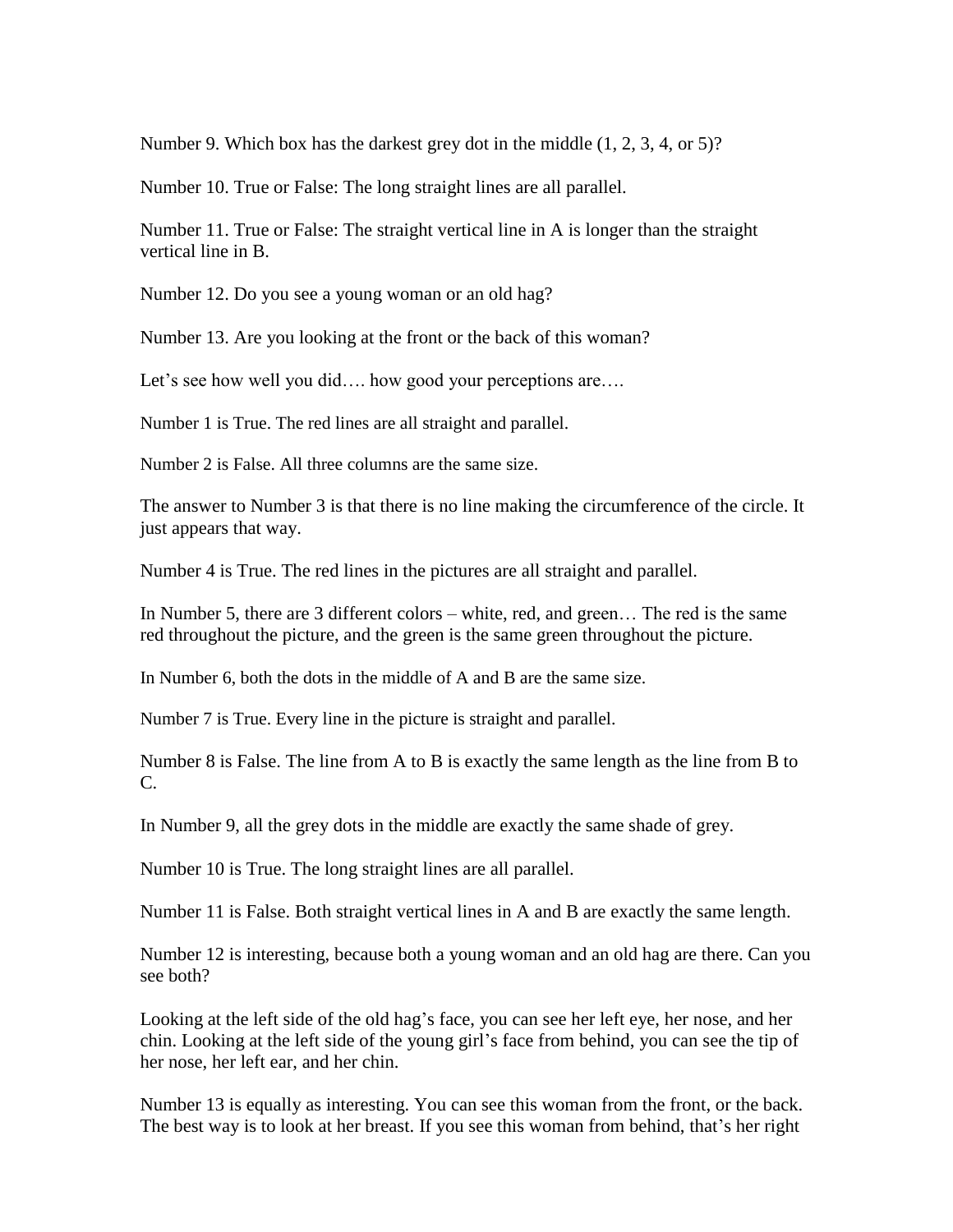breast, and her left knee is in front. If you see her from the front, that"s her left breast, and her right knee is in front.

If you have seen these illusions before and know the correct answers – or if you could figure them out – you still have to force your mind to overrule your brain, because, honestly, when you look at these illusions, our brain perceives them to be very different than what they actually are.

This whole question of perception is a fascinating topic, and apparently very key to our job as a Player. So we're going to watch two more videos with Dan Simons, who is a prominent experimental psychologist, cognitive scientist, and Professor in the Department of Psychology and the Beckman Institute at the University of Illinois.

Simons is most well known for his work on change blindness and inattentional blindness, two surprising examples of how people can be unaware of information right in front of their eyes.

This next video is his most famous, and will test what you're actually seeing...

*"The Monkey Business Illusion. Count how many times the players wearing white pass the ball. The correct answer is 16 passes. Did you spot the gorilla? For people who haven"t seen or heard about a video like this before, about half miss the gorilla. If you knew about the gorilla, you probably saw it. But did you notice the curtain changing color or the player on the black team leaving the game? Let"s rewind and watch it again. Here comes the gorilla, and there goes a player, and the curtain is changing from red to gold. When you"re looking for a gorilla, you often miss other unexpected events. And that"s the monkey business illusion."*

Now watch Dr. Simons as he talks about this invisible gorilla video...

*"I"m Dan Simons. I"m a professor in the psychology department at the University of Illinois, and I also have an appointment at the Beckman Institute for Advanced Science and Technology. My research here focuses on visual cognition – what we see, what we don"t see, how much of our visual world we"re aware of, how much we remember from one moment to the next.*

*"One of my best-known studies was done with my collaborator, Chris Chabris, some years ago, and it was based on some much earlier work by our colleague, Dick Neiser. What we had was a video in which people were passing basketballs. So three people were wearing white shirts, and they were passing a ball, and your task when you were watching the video was just to count how many times those three players passed the ball. We also had three players wearing black shirts passing their own ball, and you were supposed to ignore their passes.*

*"So as you"re doing this task – after about 30 seconds, say – we"d have a person wearing a full-body gorilla suit walk into the middle of the scene, stop in the center, turn and face the camera, thump its chest, and then walk off the other side – a total of about 9 seconds later. And what we find is that about half of the people who do this simply don"t notice the gorilla.*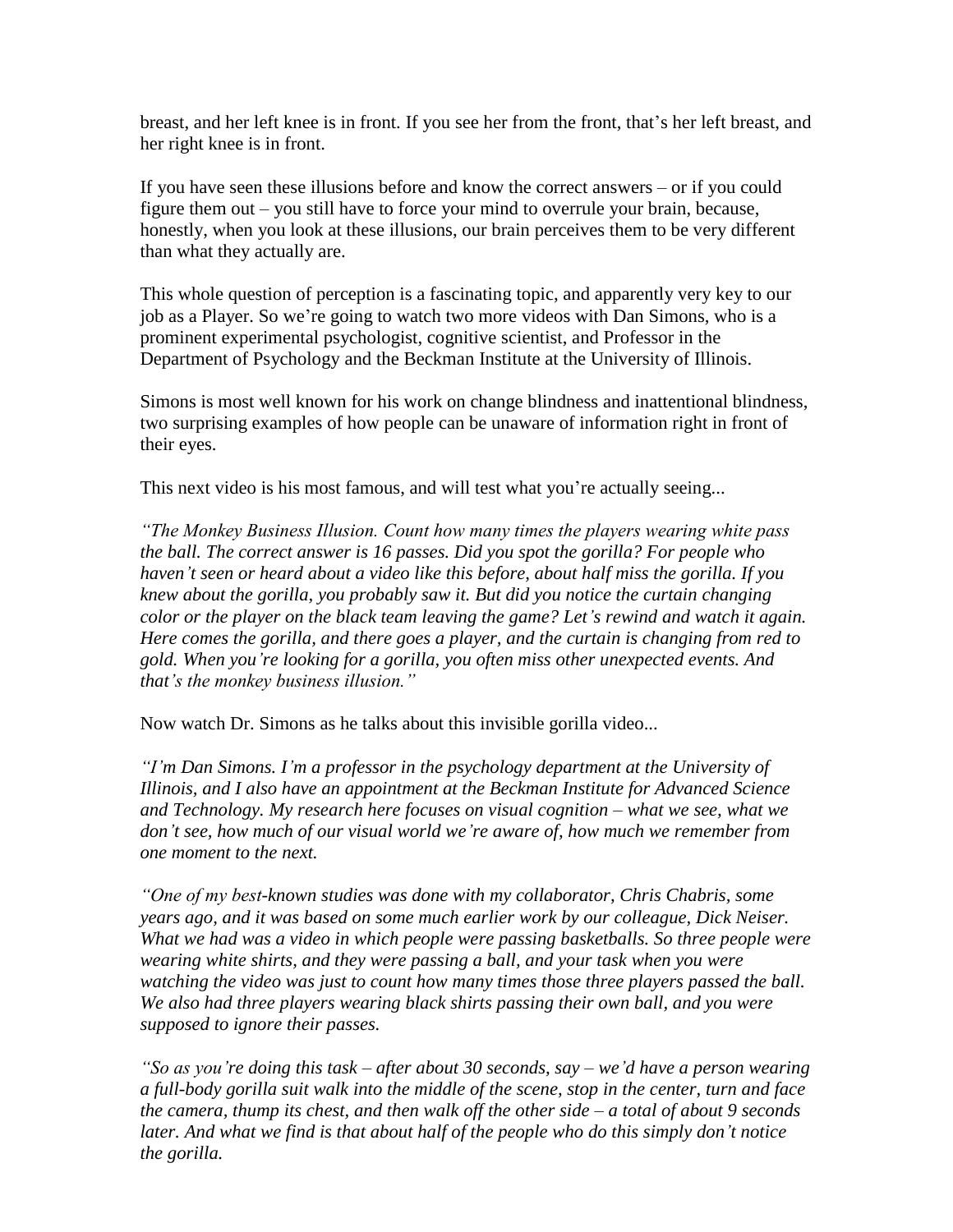*"When Dan asked me to be a part of this experiment, I thought, "No way! People are totally going to see me. I"m a 400-pound gorilla.*

*"We"ll ask them afterwards, "How many passes did you count?", which they generally get pretty close to right. We then ask them, "Did you notice anything unusual?" "Did you notice anything other than the players?" "Did you notice anything walk through the scene?" And they"ll say, "No." So we"ll ask them, "Did you notice a gorilla?" And the response is typically, "A what?"*

*"Then this Simons guy says, "You know, we can show you, but not everyone"s going to see you." Yeah, right. How can people not see me? I"m huge. I"m ferocious. I"m a 400 pound gorilla. What was he thinking?*

*"We"ll rewind the tape and show it to them again, and the reaction is typically, "I missed THAT!" It's shocking that you could possibly miss something as obvious as a gorilla. Of course, the people who noticed the gorilla are shocked that anybody could possibly have missed it, because it"s right there in front of you.*

*"I walk in there. I walk in the middle. All these kids are running around throwing this ball around. I stand there. I thump my chest – not once, not twice.... three times I thump my chest. That"s scary, man. What else are people going to look at? You know, I"m big. I"m a gorilla. And they don"t see me. What"s up with that?*

*"This is the intuition we have, that if something important or distinctive or unusual – like a person in a gorilla suit – walks into our field of view, we"ll automatically notice it. The reality is that only about half the people do. About 90% think they will.*

*"People are just so focused on counting those passes that they don"t notice me. You know, I"m not trying to be subtle here.*

*"Even more remarkable, my colleague Daniel Memmert used the gorilla video in a study in which he had people wearing an eye-tracker. What that does is tells you exactly where they"re looking as they"re watching this video and counting the passes by the team*  wearing white. And what he found was that the people who missed the gorilla looked at it *for up to a second. So they looked right at it but still didn"t see it. Looking isn"t the same as seeing. We have to focus attention on something in order to become aware of it.*

*"How do you think it makes me feel? You know, I"m trying to be intimidating. It makes me feel.... inadequate.*

*"The most consistent question we get is, "Are there some people who consistently notice the gorilla, and other people who don"t?" So, are there "noticers" and "missers" among us? And the reality seems to be "No," that it"s largely just a matter of a flip of the coin. We know when we"ve noticed something unexpected, but we"re not aware of the times when we"ve missed something unexpected. The failure to notice people in gorilla suits is really a natural by-product of something that we do quite well, and that"s very important to us, which is focusing our attention. We need to be able to filter out the distractions from our world and not let them interfere with our ability to do the task we"re trying to*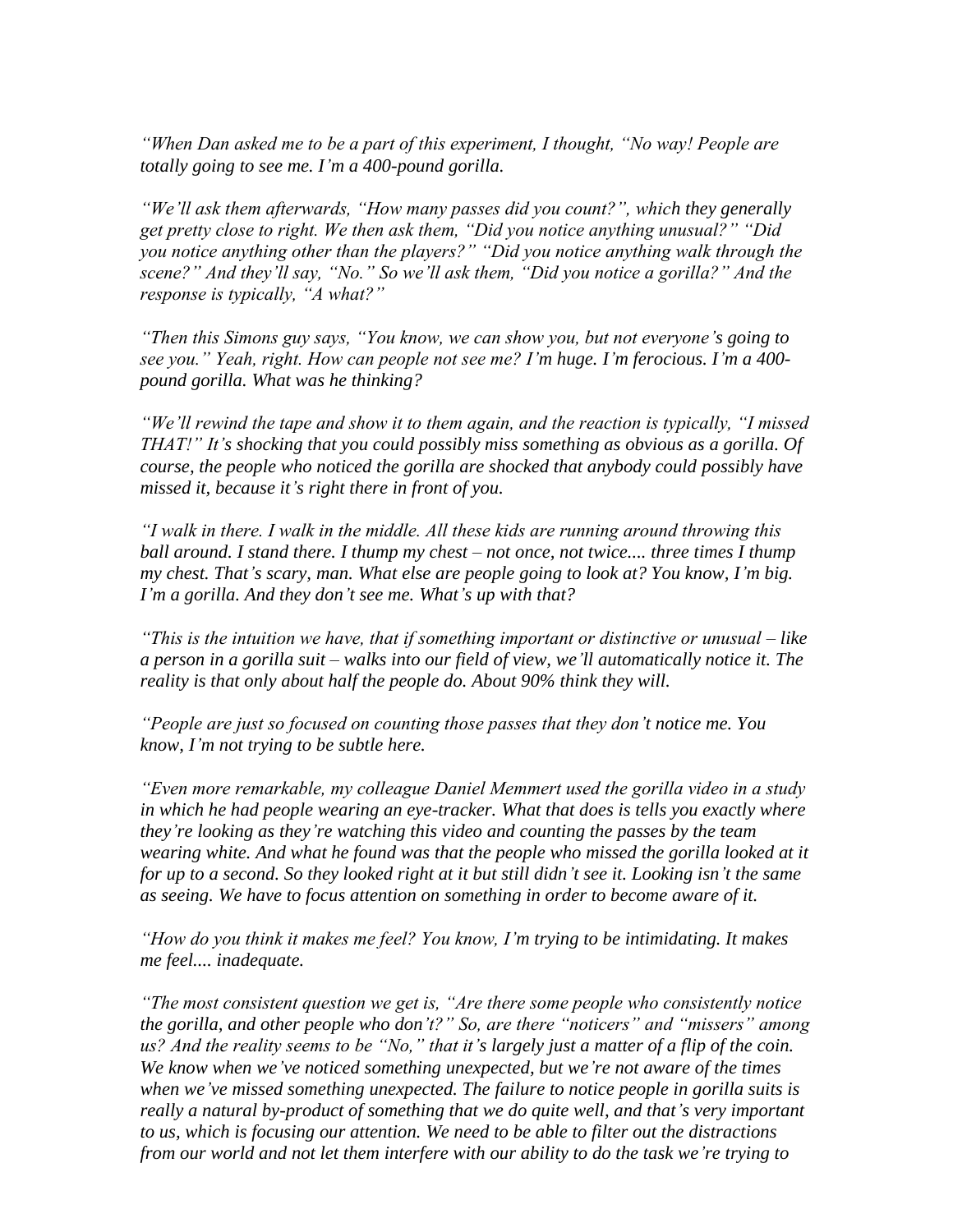*do. The key is that when you"re focusing your attention on one aspect of your world, you don"t have an unlimited amount of attention to devote to other things. And we only see those things that we focus our attention on.*

*"The problem is that on occasion we filter something that we might want to notice, and we don"t realize that we"re doing that. That sort of mismatch between what we see and what we think we see is a really profound one that has all sorts of consequences for our daily lives.*

*"Okay, I admit it. I didn"t see me either."*

Dr. Simons said that "We only see those things that we focus our attention on," and "that sort of mis-match between what we see and what we think we see is a really profound one that has all sorts of consequences for our daily lives."

But this doesn't apply only to gorillas, obviously. If we, as Players, are focused on what we don"t have in life that we think we want or need, we could easily not see or fully enjoy and appreciate all the things we DO have.

If we focus on the fear of losing our wallet from our pocket as the rollercoaster goes upside down, we could miss all the fun (?) and excitement of the ride.

If we focus on trying to "visualize" and "manifest" and "attract" what we think we want in a mate, we could miss the one right in front of us who could actually be "the one."

If we focus on trying to avoid the dangers of taking risks, we could miss the most exciting opportunities of our lives.

If we focus on our fear of dying, we could miss living. You get the point.

Dan Simons is a lot of fun, but I want to get back to the question, which is...

If our job as Players is to perceive the experiences our Infinite I creates for us… and if we don"t seem to be doing a very good job of that, according to Dan Simons… are there other factors involved – more than just our focus – that are influencing and affecting our perceptions… making us see the world "as we need it," rather than as it actually is?

It's time to introduce you to Dr. Bruce Lipton....

Dr. Lipton began his scientific career as a cell biologist. He received his Ph.D. from the University of Virginia in Charlottesville, Virginia, before joining the Department of Anatomy at the University of Wisconsin"s School of Medicine in 1973.

In 1982, Dr. Lipton began examining the principles of quantum physics and how they might be integrated into his understanding of the cell"s information processing systems.

In the process he discovered that the brain of a cell is not in the nucleus, which is what I was taught in school, but in the membrane – the outer surface, or "skin" of the cell.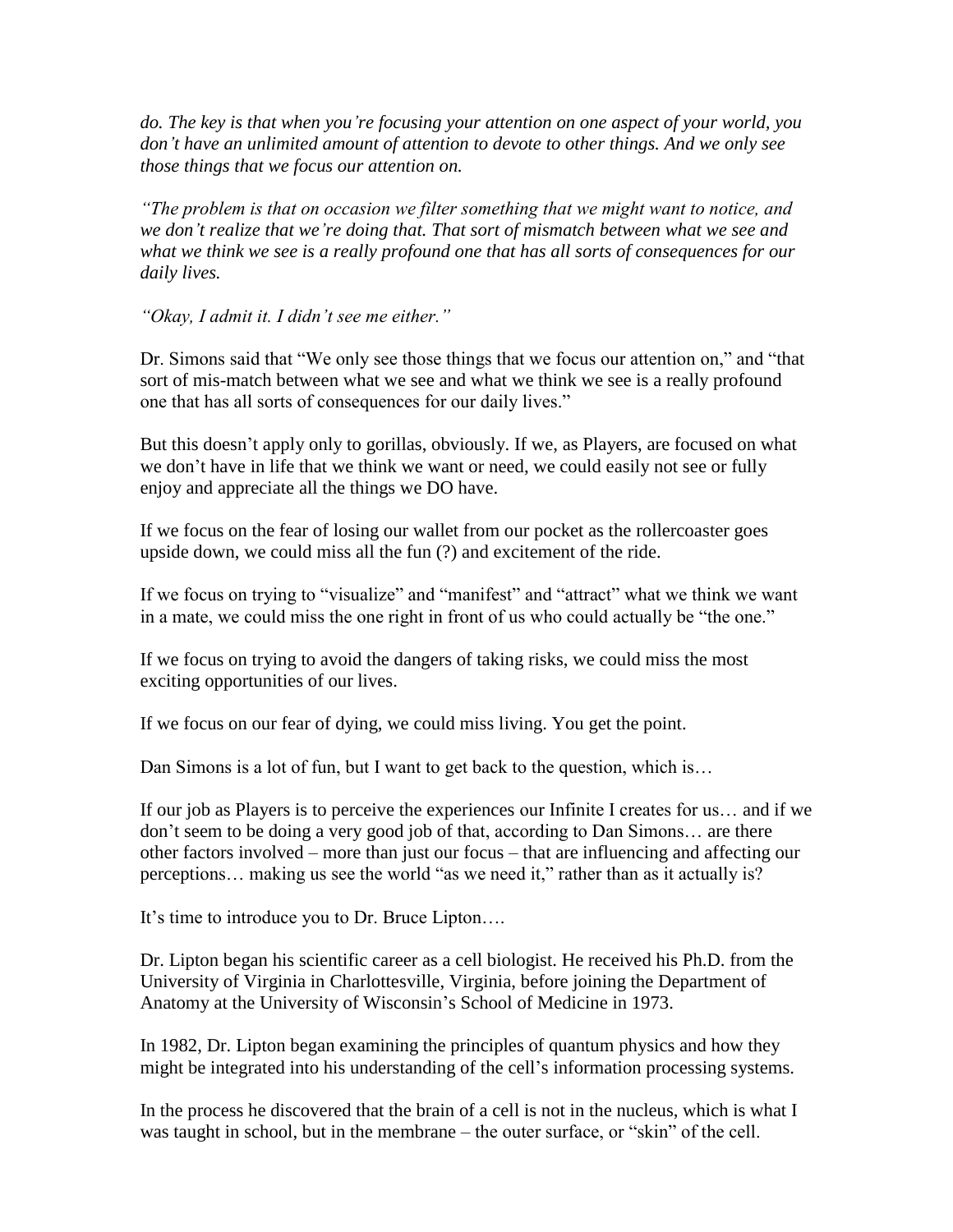His website says… "His research at Stanford University"s School of Medicine, between 1987 and 1992, revealed that the environment, operating through the membrane, controlled the behavior and physiology of the cell….

"His discoveries, which ran counter to the established scientific view that life is controlled by the genes, gave rise to one of today"s most important fields of study, the science of *epigenetics*. Many subsequent papers by other researchers have since validated his concepts and ideas."

*Epigenetics* is to biology what quantum physics is to physics; it has turned our age-old understanding of biology upside down; or, as I"ve put it many times already, the opposite of what we have always believed is true. For example, from *epigenetics* we now know our perception of the environment controls our DNA, and not the other way around.

We're going to watch three video clips from Dr. Lipton, whom I am honored to say is my friend. In this first video, he"s also going to give you a short perception test, so watch carefully....

*So, there are three conclusions... I don"t have enough time to talk about one, but I will list them... Conclusion 1: Perception – how you see life, "the switch" – controls behavior, because that"s protein. Perception controls which genes are being read and how they"re being read. And the one I didn"t have time for right now is the third one: perception can rewrite the genetic code. So perception controls life. No two people see the world in the same way. They have different perceptions. But let"s do a perception test....*

*"Is the surface area of A greater than, equal to, or less than the surface area of B? Which is greater? B. Yeh. They"re equal size squares. Not equal, but they"re uniform.*

*"So I want to make a more difficult test. I will show you two surface areas that are not regular. You must, with your mind, see which is bigger. Which has more surface area... Europe or South America? The answer is.... South America. South America is 2 times*  larger than Europe. Twice as large... you could see that, right? Ah... the map is wrong. *This is the Mercator map. It was made by Germans. Where did they put Germany? Deutchsland is in the dead center. Isn"t the equator the dead center? This map is wrong. You want to see the correct map? It called the Peters Projection map. Which is larger... South America or Europe?*

*"The point is that you learn perceptions, and sometimes your perceptions can be right, and sometimes your perceptions can be wrong. Since perception controls biology, and since they can be right or wrong, then it"s more accurate to say that belief controls biology. What you believe creates your life, on the inside and on the outside."*

If there was one thought I would pick out of that video to remember, it"s this...

*"Perception controls life... Sometimes your perceptions can be right, and sometimes your perceptions can be wrong... and since perceptions can be wrong, it is more accurate to say that beliefs control biology – what you believe creates your life, on the inside and on the outside.*"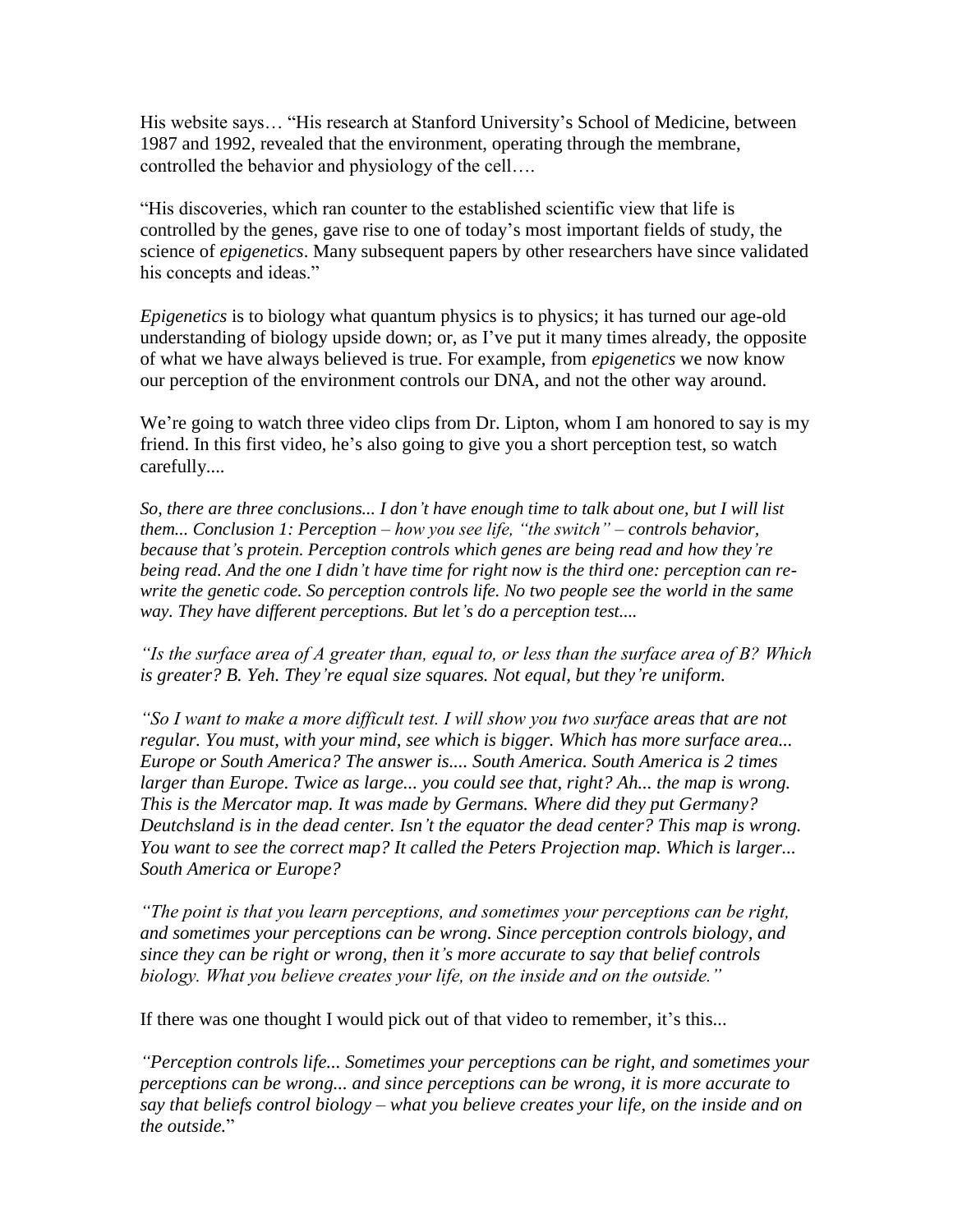One example Dr. Lipton uses is what's called the "placebo effect."

"Placebo" is normally used as a medical term, meaning a patient is given something neutral – like a sugar pill – and yet it makes them feel better. There is no chemical reason in the placebo for it to have any effect at all on the body, but it does somehow. That "somehow" is because the patient *believes* it will, and nothing else. It is the patient"s belief that changes their biology and their behavior.

But this "placebo effect" does not have to be limited to medicine or pills. In fact, it is in operation a lot of the time as we, the Players, believe something – anything – is good for us that is actually neutral, and yet it makes us feel better.

This, of course, is true for all homeopathic remedies as well. Homeopathy is still based on a belief that taking something from "out there" – "natural" though it might be – will have an effect "in here"

The other side of the coin, and not nearly as well known, is the "nocebo effect." This is when a patient – or a Player – believes something, anything, that is actually neutral is harmful to them; and it makes them feel bad or worse, when in fact there"s nothing in the nocebo that can hurt them at all.

Take a look...

*"Now we have heard of something called the "placebo effect," right? The "placebo effect" is when you have a very positive thought that something can heal you. You don"t know it"s a sugar pill, but if you believe it"s the real medicine, then you can heal yourself with that. So the pill didn"t heal you; it was the thought that healed you. Statistics reveal that one-third of all medical healings, including surgery, are the result of the "placebo effect."*

*"Now, the placebo effect is when you have positive thinking. There was a question this morning: What about negative thinking? This is what medicine does not tell you – that there is negative thinking, and it's called the "nocebo effect." And in the same power that positive thinking can heal you, negative thinking can kill you. They"re both the same effect – one is more positive, one is more negative – but the effects are exactly the same on your health. One will heal you, and the other can make you sick.*

*"If a doctor tells you you have a disease, or the doctor tells you you"re going to die, and you believe the doctor because he"s a professional, the belief will give you a disease and can cause you to die. So belief becomes an important part of medicine.*

*"Many of you have heard about the drug, Prozac. Every year billions of dollars are spent on buying Prosac. And here"s a surprise – the Prozac is no better than a sugar pill, so that it is a placebo drug. Yet the people who take it believe in the drug so much, it makes them better.*

*"So if you believe that something is good for you, it will be good, and if you believe that it"s harmful for you, it will be bad.*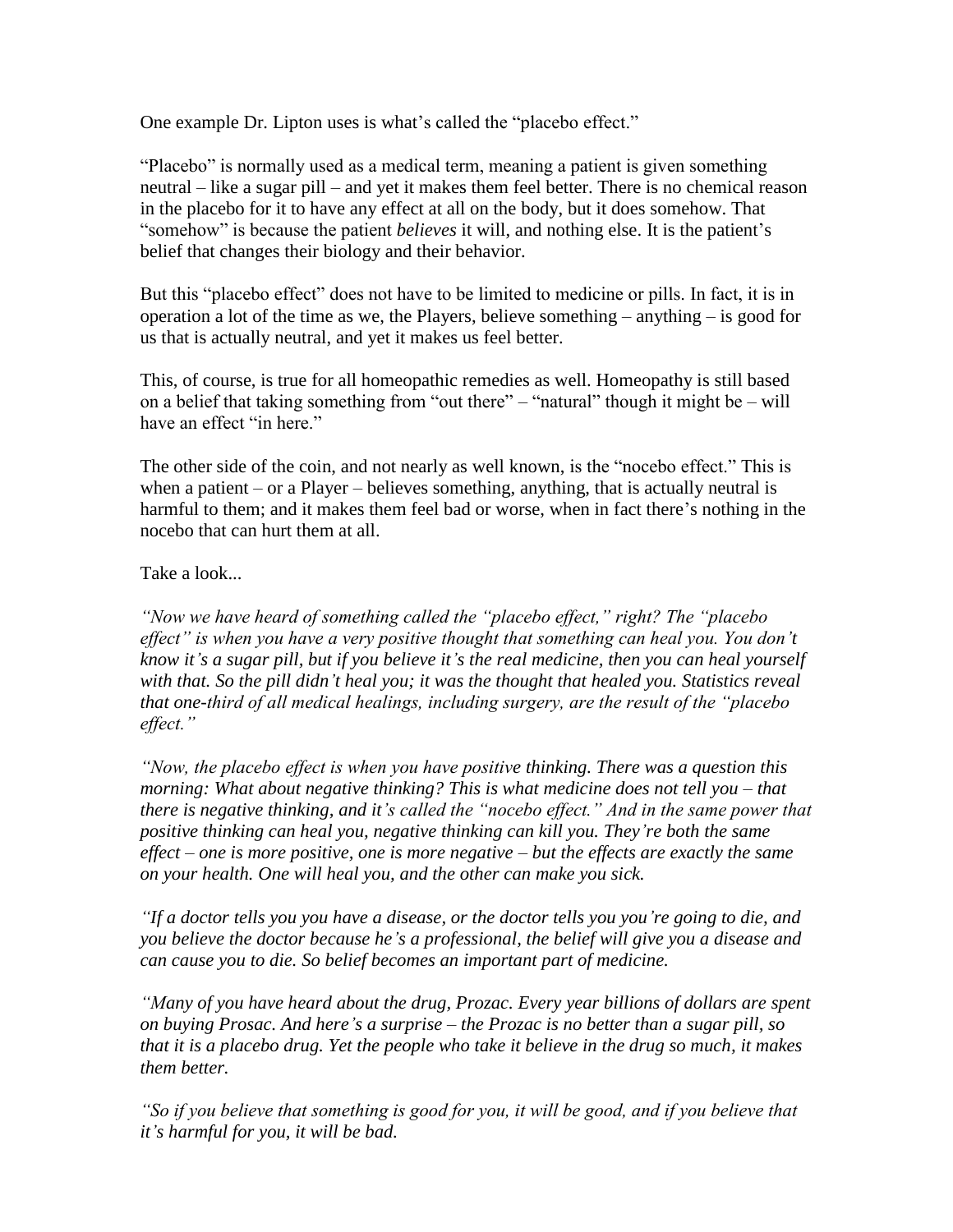*"In the United States, in the south, there"s a religious group called the Baptist Fundamentalists. This group works themselves up into a state of religious ecstasy, and they believe God protects them. So they will work with poisonous snakes, like rattlesnakes, and they will even get bitten by the snake, and nothing happens to them. Some of them will drink Strychnine in toxic doses, and when they"re in that state of belief, it does not affect them.*

*"So if you can drink toxic poison, then why do we worry so much about the toxins in the food, and in the air, and all that? Because we have a belief that the toxins can kill us. And even on the cigarette package, it tells you: This will kill you. But even though I know this, I will not drink Strychnine, because my belief is not as strong as their belief.*

*"Belief is important about everything, including our health, and our aging, and the world that we live in. This is a picture of some beautiful women who dance in the Palm Springs Follies. And I ask, what do you think is unusual about these women? They have arms, but they"re in red gloves against a red [background], so it"s hard to see. What is unusual? Their ages. 75 years old. Aging is not in their belief, because they have a passion to dance, and the passion keeps them young, and alive, and healthy. But most of us see other people grow old and expect that we must grow old like they do."*

In both cases – the placebo and the nocebo – it is the Player's belief and not the actual experience that controls their perceptions and determines their behavior.

Dr. Lipton said, "*If you believe that something will be good for you, it will be good; and if you believe that something is harmful, it will be bad*."

He also said, "*If you can drink toxic poison, then why do we worry so much about the toxins in the food and the air, and all that? Because we have a belief that the toxins can kill us*."

*"Belief is important about everything, including our health, aging, and the world we live in."*

In the next video, Michael Talbot, author of *The Holographic Universe*, also discusses the placebo effect – and at the end, the nocebo effect as well – tying it directly to Karl Pribram and quantum physics….

*Pribram, as I said, says that we"re thinking with holograms inside our head, and that "out there" exists something that"s more akin to the radio waves in the room from which your TV gets the image. So in essence we"re kind of conscious TV sets. And what we think is reality when we look "out here" is really just the image on the TV set inside our mind, but doesn"t exist "out there."*

*And Pribram says this is why there"s all kinds of evidence that we seem to respond more to the models of reality in our head than "out there." In The Holographic Universe, I give an example of a psychologist who did a study where he took soldiers and marched them all the same distance. He marched them all 20 miles, but he told some they marches 10 and some they marched 20, and some they marched 30. But they all marched the same distance. At the end he took physiological readings and discovered that physiologically,*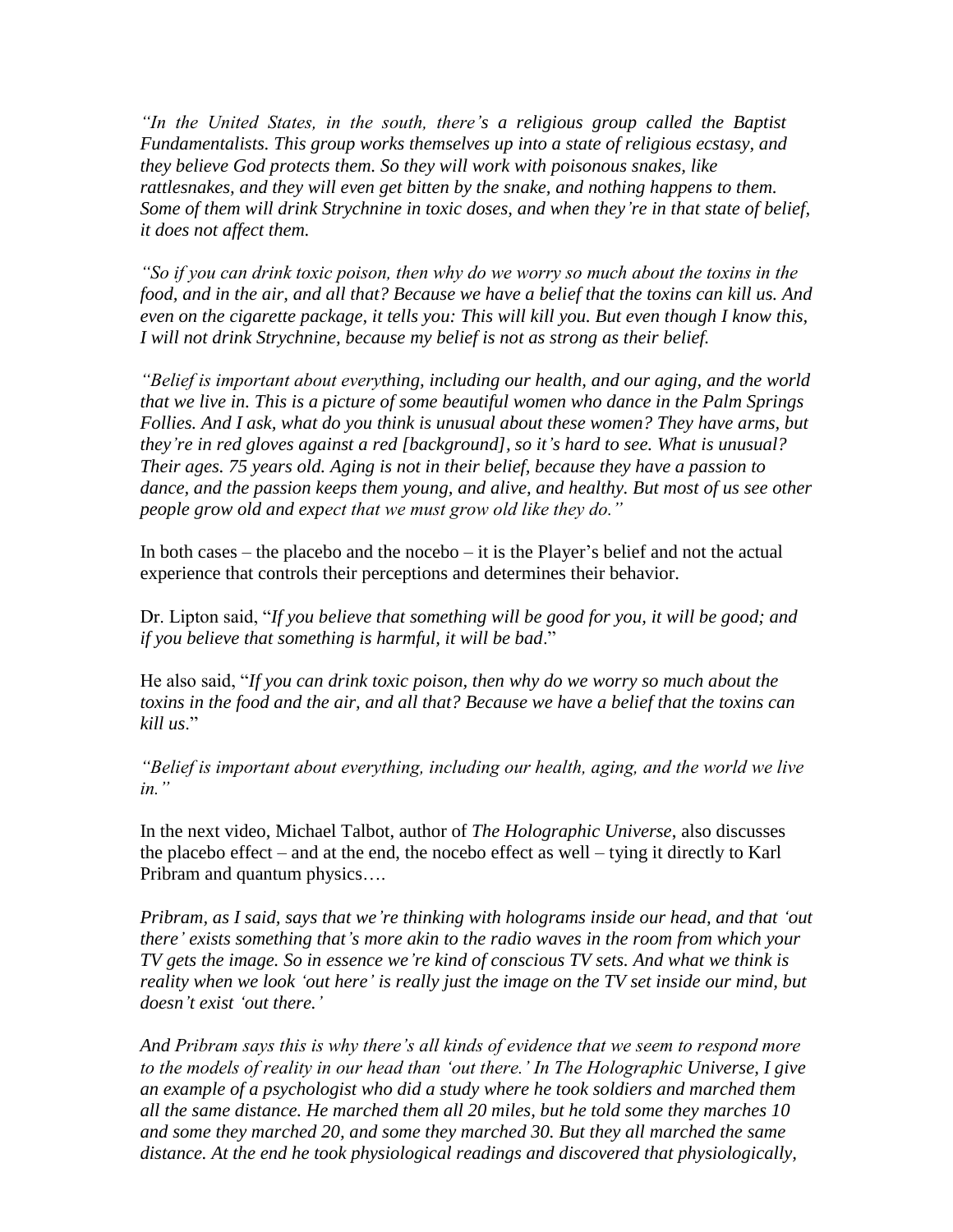*they responded not to the actual mileage they had marched but to what they had been told – the model of reality in their heads.* 

*And in medicine, people who have used this holographic idea that we respond to the model of reality, say that this may be why we respond to placebos - to fake drugs. There"s a very famous example of a fellow who had lymphatic cancer – tumors the size of oranges all throughout his body. His doctor basically thought he had about three days left to live. The fellow heard about a new drug called Krebiozen and said, "You"ve gotta give this to me," and the doctor said, "Well, frankly, I don"t think you have long to live, and this drug takes several weeks to take effect."*

*The man implored him, and the doctor gave in, sort of as an act of pity. He gave the man Krebiozen, and three days later the man"s tumors melted, as the doctor put it, "like snowballs on a hot stove" – completely gone out of his body, faster than the strongest radiation treatment could have melted them away.* 

*The man is up and walking around his hospital room, resumes his normal life, and seems to be completely cancer free. Several months down the line he reads an article saying Krebiozen isn"t that effective. Boom, boom, boom... all his tumors come back. He"s back in the hospital.*

*The doctor starts to realize that maybe it wasn"t the drug that cured the man, but the man"s belief. So he lies to the man, and he says, "Those articles are wrong. Krebiozen is effective, and in fact I"ve got an even more potent version of it." He injects just salt water into the man"s veins. Again, the man"s tumors melt away. He resumes his normal life.*

*Unfortunately, many months down the line he reads final studies on Krebiozen saying it"s completely ineffective. Boom, boom, boom... his tumors come back, and he dies.*

*The bottom line is somehow this man had the ability to access some deep level of healing himself. It wasn"t the drug, because salt water worked just as well as this alleged drug. And so again here"s in an instance where he responded to the model of reality in his head – this deep belief this drug would heal him – even though he wasn"t receiving the drug at a certain point in his treatment, and his body responded in kind.*

*That to me is the most exciting aspect of the holographic idea, and there are countless examples of it. There"s a study of a new chemotherapy in England where they took a group of cancer patients. Half the patients they gave the drug, half the patients they gave a placebo – a fake. No one knew who was receiving the real drug. They told all the patients, "This is a very toxic drug. It may cause you to lose your hair." 30% of the people receiving just the fake lost their hair.*

*When I first heard this I immediately thought about every donut I"d ever eaten in my life and thought, "Oh my gosh, this is really bad for me" – that I may be responding to the model of reality more than the nutritional aspects of the donut.*

There was a book and a popular British TV diet show in the last decade called *You Are What You Eat*.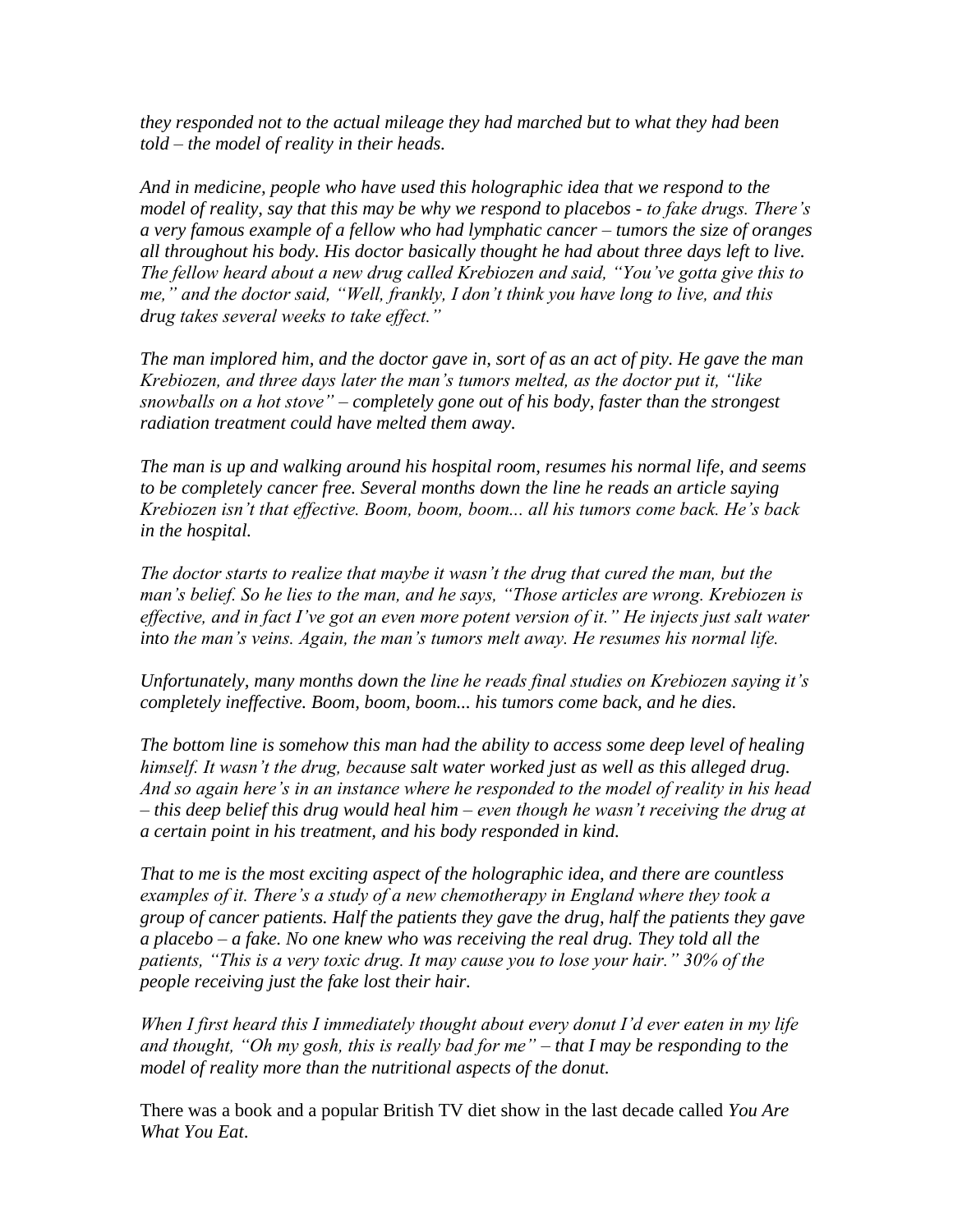Once again, a catchy slogan, but not true.

"You Are What You Believe About What You Eat" – not so catchy, but a lot more accurate.

But getting back to Dr. Bruce Lipton, in the next video he uses the analogy of a camera, taking snapshots of the "physical world" our brain has projected "out there." But, he says, our beliefs act like filters on that camera, filtering out certain frequencies and changing the picture that comes in.

The video you are about to watch is very poor quality, and the sound actually goes out of sync in places. It was one of the first workshops Dr. Lipton gave and not professionally produced. But still, the information is so important that I ask you to put up with that and listen carefully anyway….

*"We adjust our genes to fit the environment that we think we live in. And I say "we think*" *we live in," because perception may be right, and perception may be wrong. And therefore perception is belief. And if this is true, do you understand what this means? It"s belief that changes your genes. It's your perception that changes your genes. It's not an accident.*

*"We have now found out that in every one of your cells, you have genes whose function it is to re-write the other genes when necessary. So you are all equipped with an ability to adapt and change your genes as you respond to the environment. The environment – watch where the arrow goes – the environmental signals activate genetic engineering genes. They can change your own genes, and change your genotype.*

*"But this one – organism"s perception of the environment – is separate from the environment. Why? Because "perception" and "environment" may be two different things. I might say, "I live in a toxic, hostile environment." But that might be my belief. I might be in a very supportive environment. So it says my perception may differ from the reality of the environment.*

*"Nonetheless, what does perception do? Follow the blue arrow.... activates genetic engineering genes. Your own beliefs are selecting your genes. And if you don"t have the right genes to handle the stress that you"re in, your belief will re-write your genes in an effort to do so.*

*"So there"s a lot of control over your life, but it"s mediated by the perception of the environment. That"s what"s controlling the whole thing. So our third conclusion is... not only does the perception activate behavior, not only does the perception activate the genes, but when necessary, perception re-writes genes. By adjusting your perception you can adjust your behavior. By adjusting your perception, you can select different genes in your function, by adjusting your perception, you can re-write your genes.*

*"The perception of the environment – your nervous system – sees the environment and interprets it. So here"s the real environment, and here are the cells. Interestingly enough, if I would take dystrophic patients and take muscle cells out of their body, in many cases*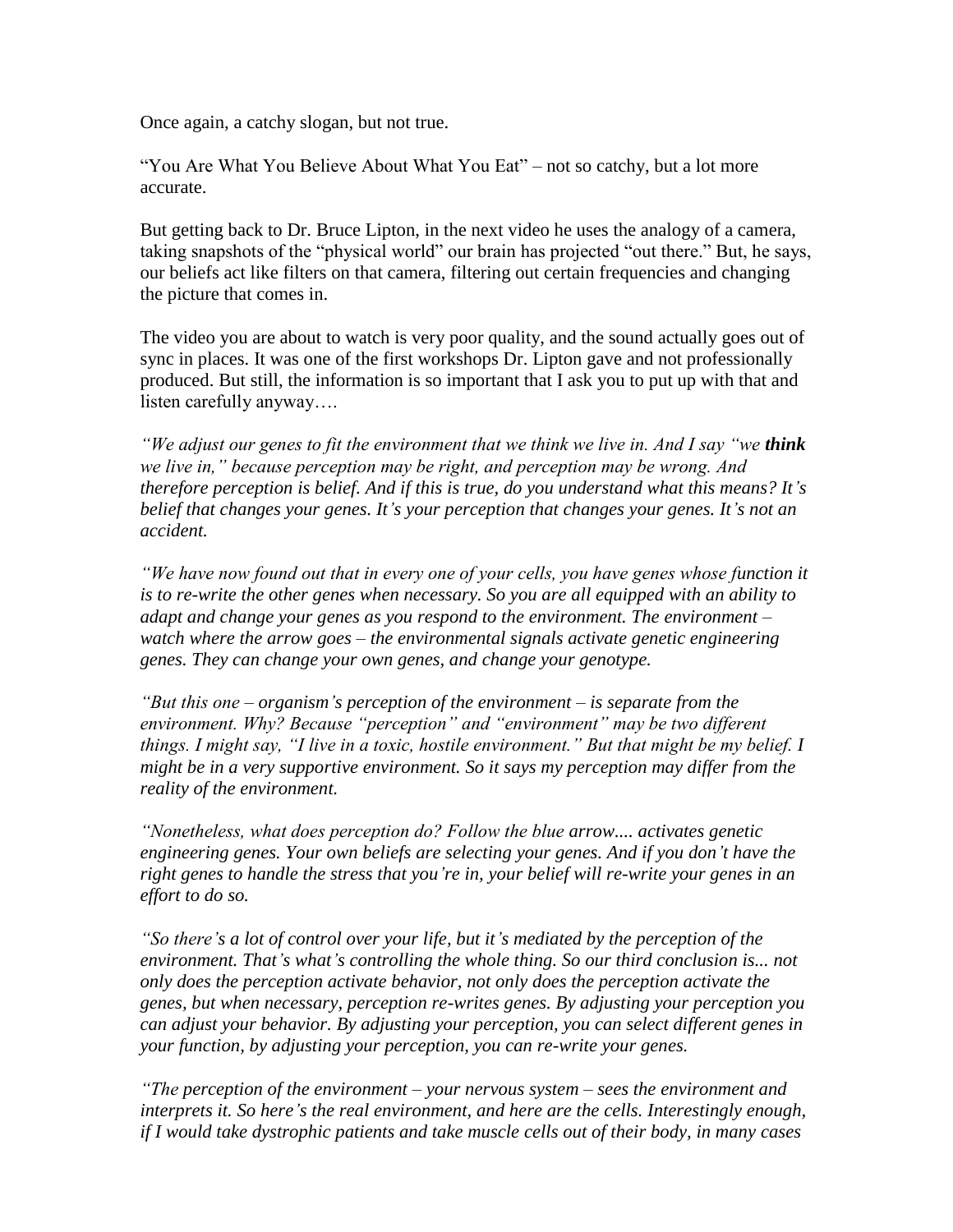*when I took the cells out of the body and put them into a good environment, the cells grew beautifully, and grew healthy and well. But when they were in the body, they didn"t.*

*Why?*

*"Because somewhere between the environment and the cell, the perception got involved with it. So our beliefs are altering our biology at every moment and every time.*

*"So in conclusion, let me wrap it up and show you this... The body is like a camera, for the following reason... Whatever the environmental signal is, it"s picked up by the lens.*

*So the camera sees something, the lens picks it up, and translates it into the film where you make a complementary copy.*

*"So the camera always makes a complement to whatever is found in the environment.*

*"The truth is that in biology, it"s the same thing. The cell is like a camera. Whatever is in the environment – the membrane is like the lens. It picks up the image and sends that image to the nucleus where the database is. That"s where the stored images are. And the cell will make a physical structure to complement the environment. So if you"re a diagnostician and looking at somebody"s health, their physical expression is a reflection of the environment they"re in, because they"re making that mimic.*

*"So when you open your eyes, is this the image you see? If you open your eyes and live in this stressful situation, what are you going to do to your physiology? Adrenalin, fight or flight, shut down growth, shut down the immune system, and be less intelligent. But you could easily look at the world and see a much better, healthier picture, for example*, *Maxfield Parrish"s Ecstasy.*

*"So I could see the world and see this, and what do you think I"m going to be in – growth or protection? Growth. So the bottom line is that how I see it is adjusting who I am. The perception interfaces between the environment and your biology. But your perception is belief. Therefore beliefs act as a filter between the real environment and your biology. So your belief filters interfere if they"re not accurate. If your beliefs are off, you"re going to select genes that are inappropriate for the environment. Again, what keeps you in balance? Keeping your perception clear.*

*"We actually end up with a filter between the environment and the camera, which is learned. We learn these filters. Before we were born we were already learning.... On the weekend course I talk about conscious parenting. Many of your beliefs were already installed in you before you were born through the interaction of your mother and her perception of the environment, because she was helping.... Mothers and fathers are actually genetic engineers. They"re selecting genes in their offspring as they develop so the offspring fits the environment that the parents live in.*

*"We have filters.... you've got envelopes that you came with. There's a red and green filter. Let"s call these belief filters. And what I would like you to do is put one or the other filter in front of your eyes. Pick a red one or a green one. Hold it up in front of your eyes and look at the screen. I"m going to ask you a question.... when you look at the picture,*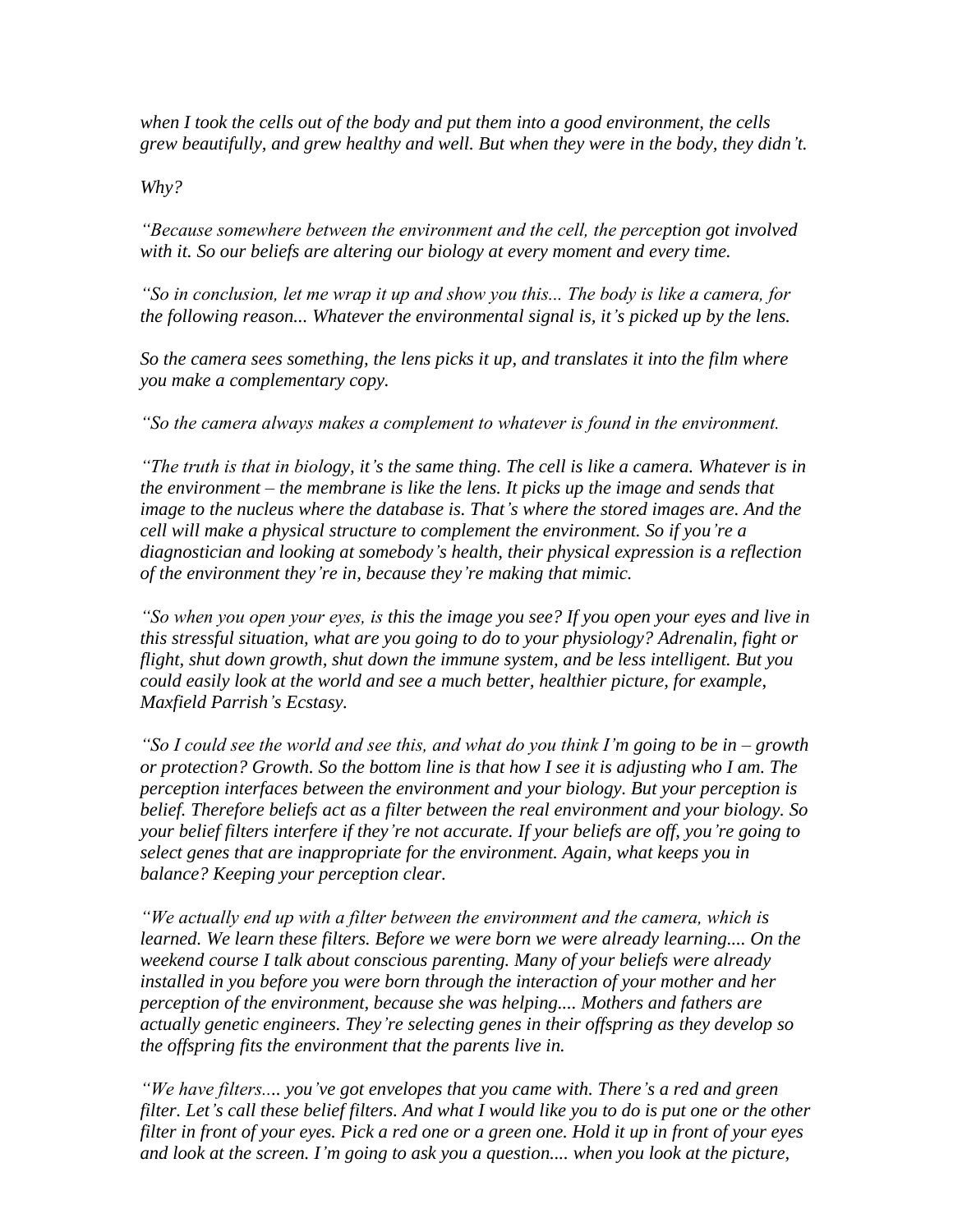*tell me if this is a picture of love or fear. When you see it, does it look like love or fear with your glasses on? Are you living in love or are you living in fear?*

*"Okay. Now take the glasses off and find the other glasses. Okay. You"ve got a different set of glasses now? Okay. Put those up. You ready? Are you living in love or are you living in fear? Okay. Are you living in love or are you living in fear?*

*"Well here"s the simple point. This is the beautiful point. Life has everything in it. Life has everything, but you will only see what you have perception filters to see. And you were taught perception filters, you were taught by your parents, you were taught in school, you were taught how to see life. And here"s the beautiful part... we can remove these filters that have interfered with our lives."*

Of course, as a cell biologist, Dr. Lipton focuses on the body – and in particular, the genes.

"*We adjust our genes to adjust to the environment we think we live in. And I say we think we live in because perception may be right and perception may be wrong.... I might say,*

*"I live in a toxic, hostile environment. But that may be my belief. I may be in a very supportive environment. My perception may differ from the reality of the environment. Your own beliefs are selecting your genes*."

He says it again and again... "*It"s belief that changes your genes. It"s perception that changes your genes.... Not only does perception activate behavior, not only does perception activate the genes., but when necessary, perception re-writes genes*."

Since Dr. Lipton equates "perception" and belief," that sentence could read, "Not only do your beliefs activate behavior, not only do your beliefs activate the genes, but when necessary, your beliefs re-write your genes."

"*Our beliefs are altering our body at every moment at every time.... Your belief filters interfere if they"re not accurate.... [But] we can remove these [belief] filters that have interfered with our lives*."

This is such an extremely important point. Dr. Lipton did not say "we can change these belief filters that interfere with our lives." This is NOT about changing belief systems.

This is not about trading one belief system for another one. This is about removing – letting go – of our beliefs altogether.

What was not very clear – because of the poor quality video, and the way the experiment was run this time – was the picture at the end and the different colored glasses the audience was supposed to put on. I've seen Bruce do this a couple times, and here's how it actually goes...

Dr. Lipton puts a picture on the screen. If the entire audience puts on the glasses with the red lenses – or the "fear filter" – they would filter out everything in the picture that was red, leaving the picture full of fearful things. If the audience puts on the glasses with the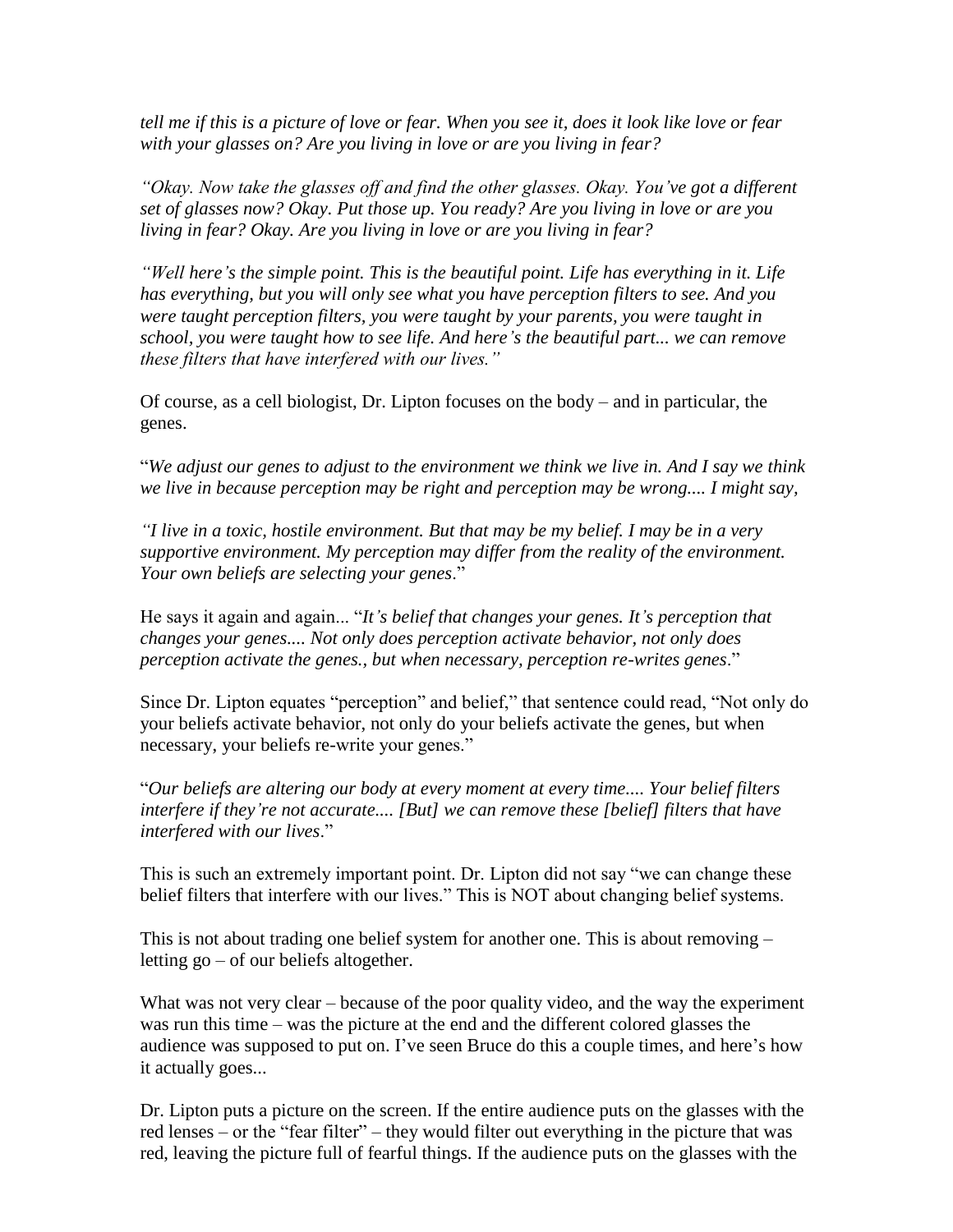green lenses – or the "love filter" – they would filter out everything in the picture that was green, leaving the picture full of loving things.

Then Dr. Lipton said, "*Life has everything in it, but you will only see what you have belief filters to see*."

That's how belief filters work. They determine what we see – how we perceive things in our holographic 3D total immersion movie.

So are you ready for the heresy? Unless you can love war and violence as much as you love a beautiful sunset, or inspiring music, or the touch of a woman's skin, that love becomes conditional, not unconditional, and acts like just another belief filter, as it was in Dr. Lipton"s experiment. And if you try to see the world only through a "love filter," you will miss everything else your Infinite I has created for you there... for the "secret" to true joy and lasting peace of mind is being able to see the complete picture and everything that"s in it, and embrace and enjoy it all equally, without judgment or resistance.

And there's no reason you can't do that when you understand that your own Infinite I is creating it all for you, as a gift to you down to the smallest detail.

So now I want to take a look at a very specific example we all encounter every day of our lives and see how these belief filters apply. And that example is money....

In the U.S., at least, if I go around and ask people what they believe about money, I get a lot of different answers. See if any of these answers might be something you believe as well…

I have to earn money I have to work for money I can"t afford even my basic needs There's a limited supply of money available to me Every time I spend money, the supply of money decreases Nothing I really want is free If I want more money, I have to work harder, or smarter, or deliver more value I"ve got to have a plan to make money, invest it wisely, and build wealth over time If I have money, I have to protect it or I could lose it I have to be "responsible" with my money I must be fully, totally, and truly committed to making money There's never enough money There's something "dirty" about money and those who have a lot of it Money is the root of all evil The rich get richer and the poor get poorer More money is better Money doesn"t grow on trees Some have the "gift" of making money and others don"t Money doesn"t come easy You can't have money and be "spiritual" Money comes from "out there," and you have to go "out there" to get it and bring it "in here" to you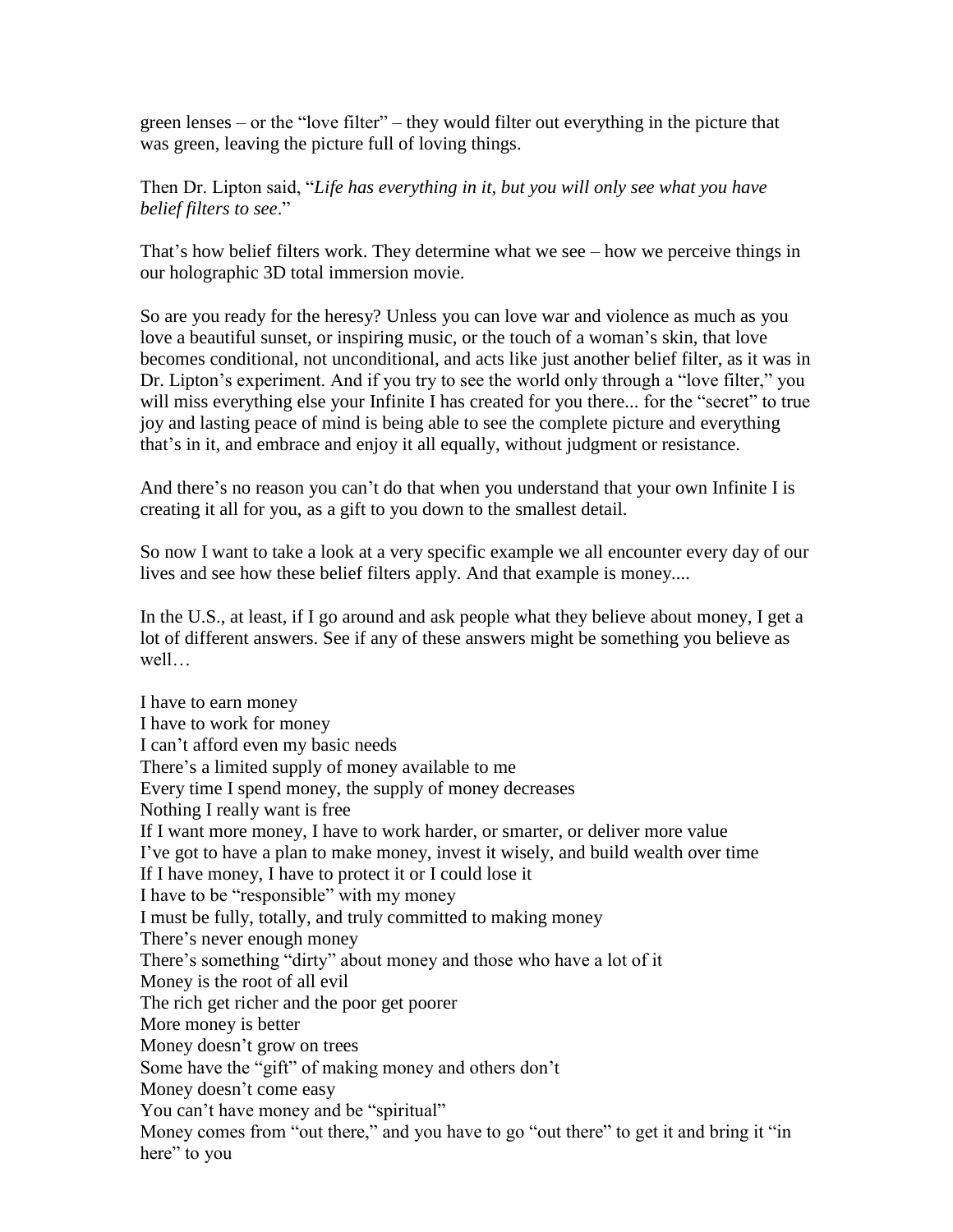The world"s financial system – the way it is set up and run by a few international bankers – is crazy, and totally against me.

And the one that pushes my button so much…

I"ve tried to use "The Secret" and "The Law of Attraction" and visualization and other self-help techniques to manifest money, but they didn"t work; so I must be doing something wrong. There must be something wrong with me.

Maybe you have even more beliefs you can add to this list….

All the statements on that list are beliefs people have about money, "stories" they make up to explain why they think they don"t have enough money, or can"t make more money, or in many ways feel like they are a victim of the "money game."

So are any of these beliefs about money actually true?

Actually, none of them is true. Not one.

My favorite is "Money doesn"t grow on trees," which is what my parents told me all the time. But it's not true, either. Money DOES grow on trees. Money is made of paper, which is made from trees!

It"s amazing what beliefs we are taught, as Bruce Lipton said, and then carry with us the rest of our lives, never questioning whether they are true or not. The truth is that…

You don"t have to work for or earn money There is an unlimited supply of money available Whenever you spend money, the supply of money does NOT decrease There is ALWAYS enough money for any experience the Infinite I wants to have. More money is NOT necessarily better Money DOES come easy You CAN have money and be "spiritual" Money doesn't come from "out there" You cannot be a victim of the financial system or the international bankers It is not YOUR fault when "The Secret" and "The Law of Attraction" and other self-help techniques you try to use to manifest money don"t work.

Do you believe all of that? Let's talk about why it is true....

First of all, where is money created? And who creates it?

Money, like everything else in our holographic universe, is created from the Field by choosing specific wave frequencies and downloading them to a human brain. And the one who is choosing those frequencies from the Field is your Infinite I. It is your Infinite I that creates the money you have and no one else – not you, not the Central Banks, not the international banking cartel.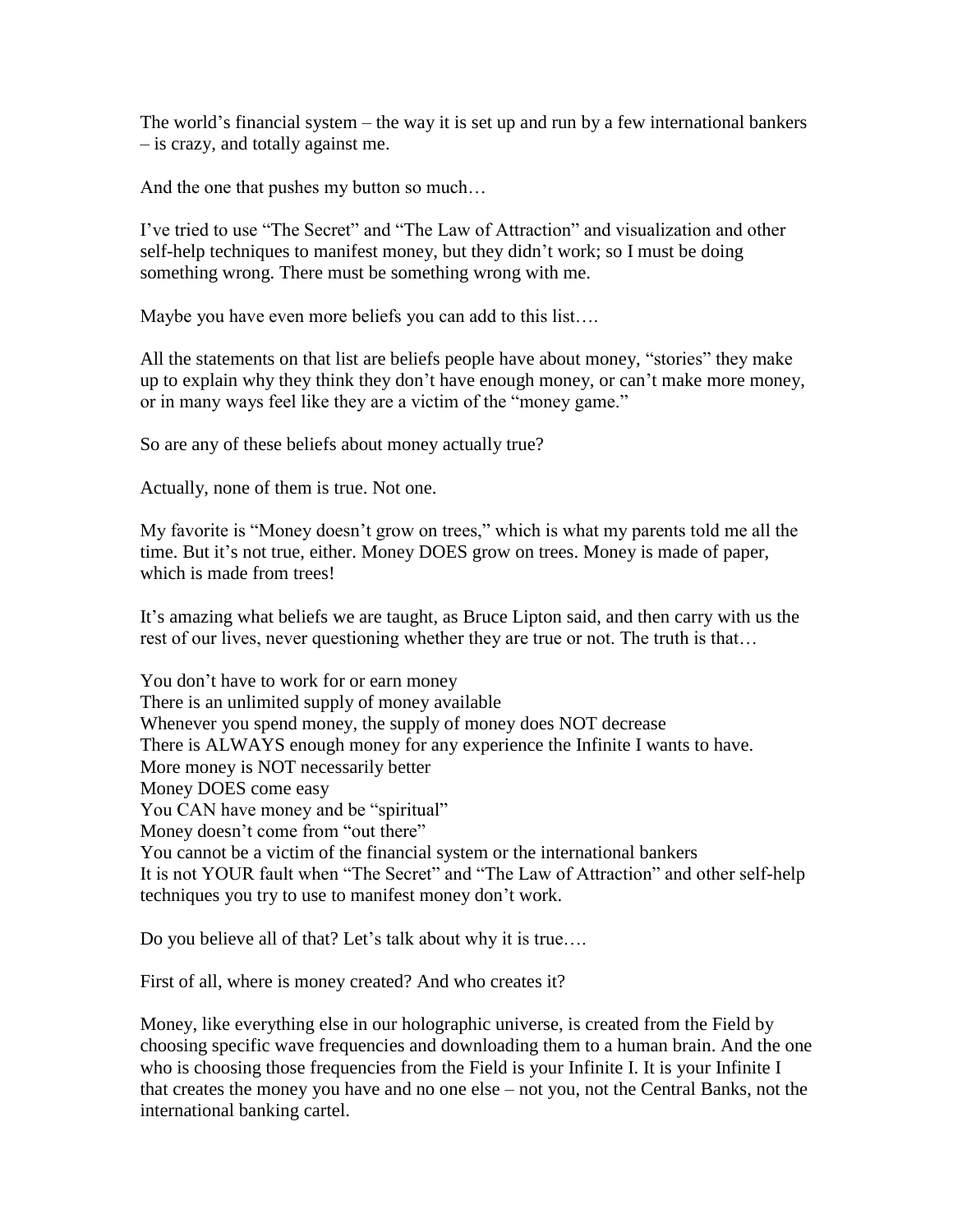Interestingly enough, though, the central banks and the international banking cartel use exactly the same method to create money as your Infinite I does – out of thin air. But that"s beside the point…

If an Infinite I chooses certain specific experiences from the Field it wants its Player to have, wouldn't it also give its Player everything it needs to have those experiences as well?

Does it make sense that any Infinite I would want its Player to have a certain experience and then NOT give it everything it needs to have that experience – including all the money required for the experience?

Where else is the Player going to get the money and other things it needs if its Infinite I doesn"t create them, since the Player has no power to create anything itself on this side of the Field?

If we go back to our kids" video games – like Minecraft that we saw before – the person working the controls has to make sure its Player has everything it needs for the experience it is about to have – like weapons, tools, money, energy and power credits, and so on.

In this example we"re going to see, the experience is to collect sand from the ocean. So the controller is going to make sure the Player has everything it needs to do that....

*"Hi, guys, and welcome back to Let"s Play Minecraft. This is Regarth here, and we are on Episode 5. I decided this morning what I"d do today is – in my given amount of time, which is not very long – I"m going to go out and collect some sand. And it just turned night, so I don"t even know if that"s going to work out. I do hear a zombie. Alright, I"m going to try it anyway. I"m going to go out in the water and do it, so I need a few things in order to be able to do this.*

*"Firstly, I"m going to need a boat and a lot of shovels. So, this is some stone. Let"s put my coal back. Let"s put everything I don"t really need back. I"m going to eat one of these so I can get some health. Okay.... Okay, so let"s craft some more ... how many sticks? Let"s say four more shovels should do the job. Shovels do break pretty fast, so I will need a few of them.*

*"Let"s go ahead and eat this now... and, make a pair of boots so that I have a little bit more armor, and you can see my armor gauge went up down there in the corner. And what else do I need? Is that it? I have my spades. I have my sword. I have.... oh, yes! I need a boat. There we go. Alright. I"m ready to go."*

In exactly the same way, if your Infinite I wants you to have an experience, it's going to have to provide you with everything you need for that experience, including the money.

Can"t you just picture an Infinite I at the Field, shuffling things in and out of the Infinite Inventory, choosing the frequencies for what you need?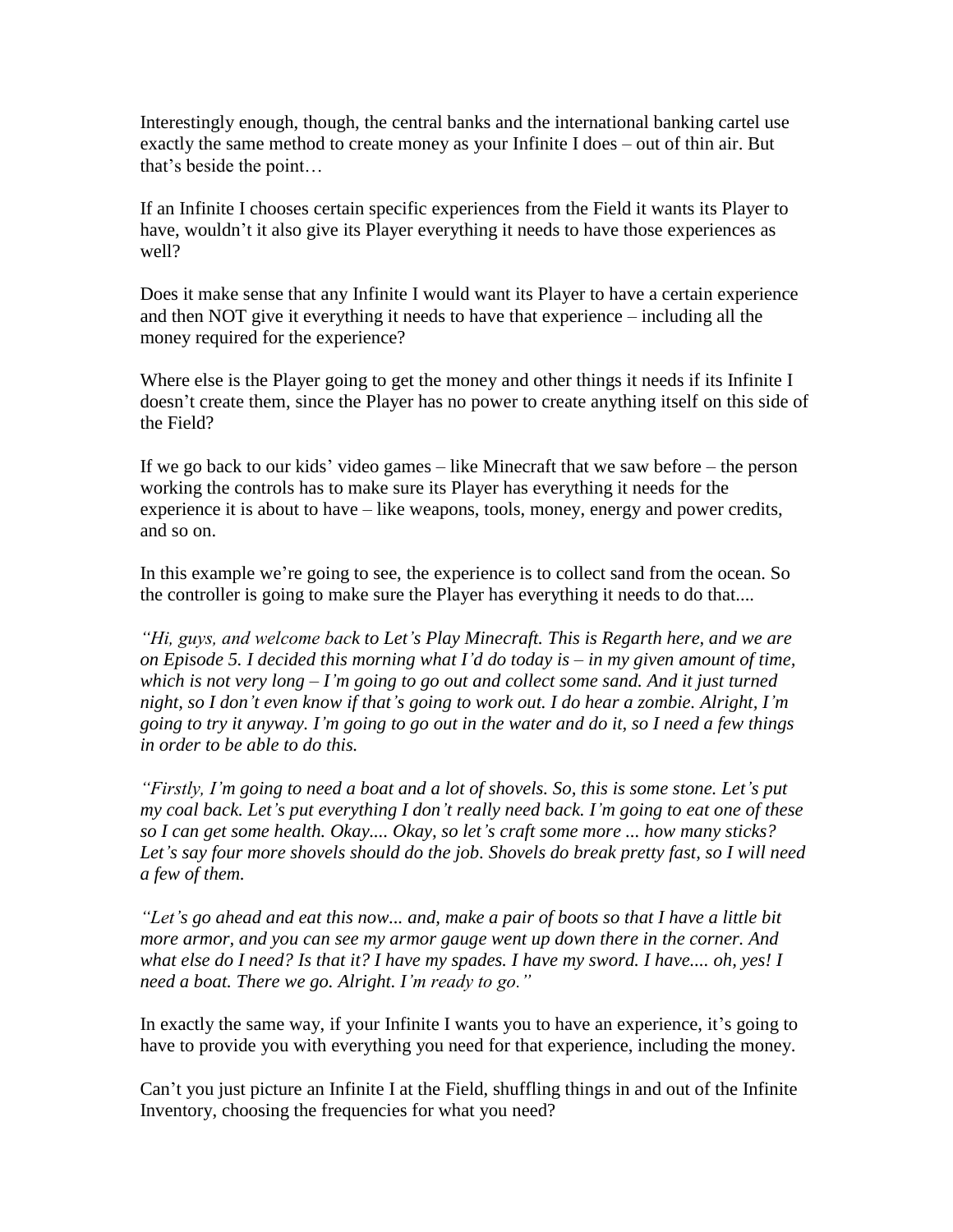On the other hand, if YOU want to have an experience that your Infinite I decides doesn"t want for you at that time, it WON"T provide what you need, especially the money, no matter how hard you pray or visualize or try to manifest it.

But let's say your Infinite I has decided on an experience for you and wants to get the money to you that you need. How does it do that?

This is where your beliefs come in.

All the beliefs a Player has about money have only one real effect: They limit its Infinite I when it tries to get that money to the Player. In other words, the Player is causing its own limitations and restrictions by walking around with all these beliefs in its head.

What are the three basic ways most Players today think they can get money?

Earning or working for it. Investing it. Winning the lottery.

There are a couple other minor ways, like borrowing it, inheriting it, stealing it, begging for it, and so on.

But if you have the belief that you basically have to earn or work for all the money you receive, your Infinite I's options are very limited in getting the money to you that you need for an experience.

Let go of that belief and you make its job a lot easier.

Let me give you an example from my own life...

I had an invitation to travel from Portugal to deliver these Holographic Universe workshops to a group in Berlin. My hosts were going to pay for my transportation, but they wanted me to buy the ticket and they would reimburse me when I arrived. I wasn"t sure this trip was what my Infinite I wanted me to do, although it excited me very much to think about it. So I went online and found that an airplane ticket would cost 250 euro. Then I looked at my bank account and I had 96.31 USDollars to my name. Obviously, I couldn"t buy the ticket then, and I still didn"t know whether I would.

I went to sleep and when I woke up the next morning, an extra \$250 I had not expected had been deposited in my bank account, and here's the picture of my bank statement to prove it, although it's hard to read.

(I took this screenshot of my bank account because I figured no one would believe me if they couldn"t see the evidence.)

I will admit that 250 USDollars is not exactly the same as 250 euro, but still, I now had enough money to buy the ticket and confirmation that my Infinite I wanted me to make the trip. The point is that I did absolutely nothing to "earn or work for" that \$250. I did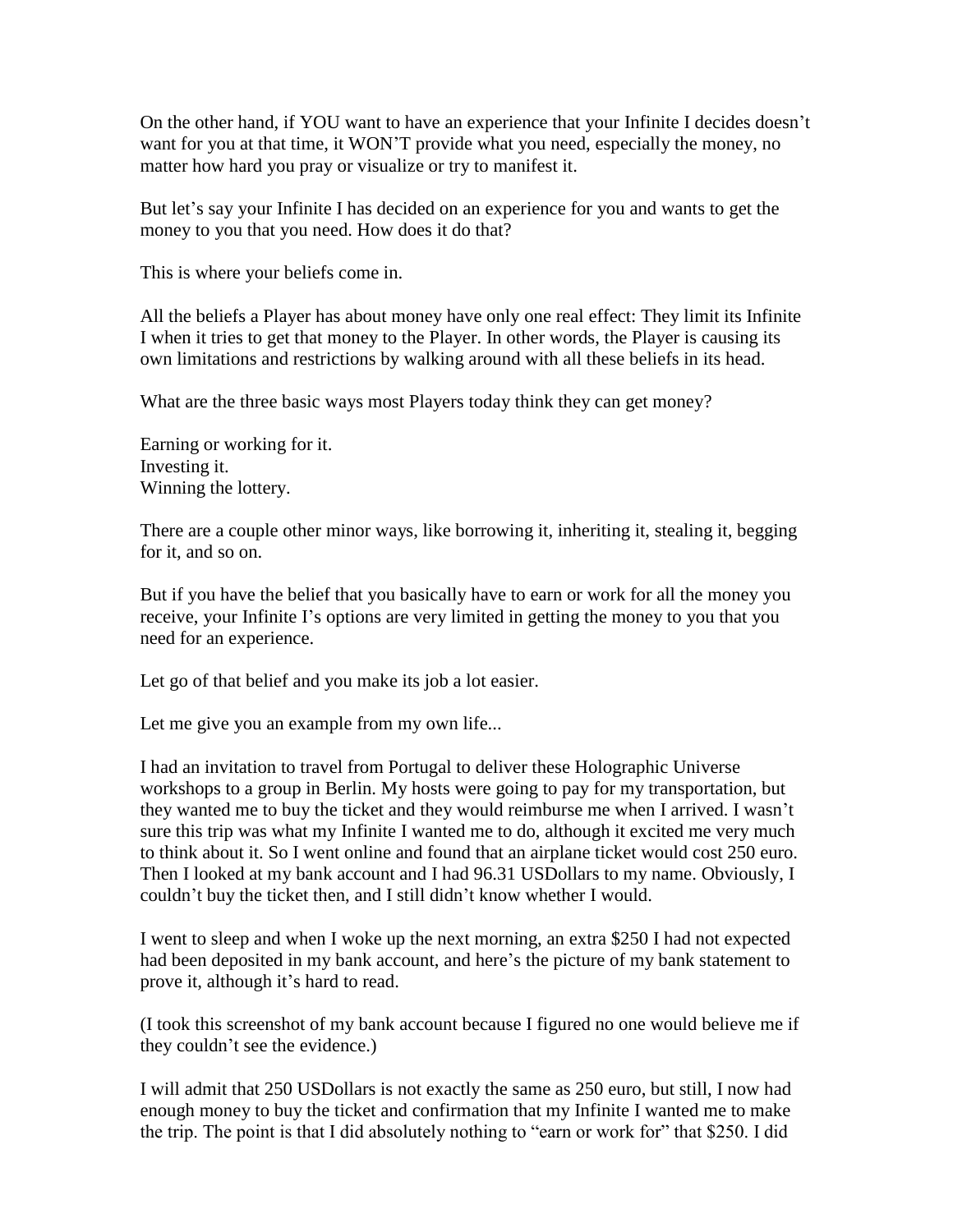nothing to try to make it happen. I did nothing at all – the money just appeared in my bank account.

And that has happened time and time again as I have applied this model in my life. My Infinite I has ALWAYS provided the money for whatever experience it wants me to have – but not necessarily for whatever experience I want to have – and that money has most often come from very unexpected sources that I could not have imagined or created myself.

So I now have complete trust through personal experience that my Infinite I can create money for me out of thin air. But I'm not yet at the point where I can just hold out my hand and have money appear, like Sai Baba did with vibuti and jewelry. That would still freak me out. Yet I know it's possible if I could let go of my fears about that as well.

I could give you lots of examples like this, but let's just do a couple more short ones...

A friend of mine and his friend were in Monte Carlo, and they suddenly had a very exciting idea to go to the casino. My friend had just been to the cash machine and gotten three 100-euro notes, and that's all he had in his wallet. But they found out it was a 500euro minimum to gamble. So they decided to pool their money and see if they had enough.

My friend took out his wallet and counted 1, and then a second 100-euro note. But the third one was a 500-euro note. My friend and his friend looked at each other in amazement. Both of them "knew" my friend only had what he had just withdrawn  $-3$ 100 euro notes, so they "knew" this wasn"t possible, and right before their eyes, the 500 euro note changed back into a 100-euro note.

A woman owed her bank \$10,000 for a loan she had taken out. She got a bank statement saying her balance was \$0. She immediately called the bank and told them they had made a mistake. They agreed and the balance she owed was restored to \$10,000.

Another woman had a \$30,000 mortgage on her house. She also received a statement from the bank that her balance was \$0. She expressed great appreciation to her Infinite I and went on about her business.

And if you have a moral or ethical issue with that, I would point out that that's a belief system as well which you might want to consider letting go of.

Look at it this way.... If you were in a virtual reality machine, and you watched your bank balance go from \$100 to \$100,000 in ten seconds, would you protest and say, "But I didn"t earn or work for that money?" Would you call the bank and tell them they made a mistake? Of course not, because you know it's a virtual reality and the money's not real. It's just created out of thin air by a computer program. Well, guess what.... now we know the Holographic Universe is a virtual reality, and money is created out of thin air by our

Infinite I's; and it might be wise to start letting go of our old beliefs that make it harder to get money to us.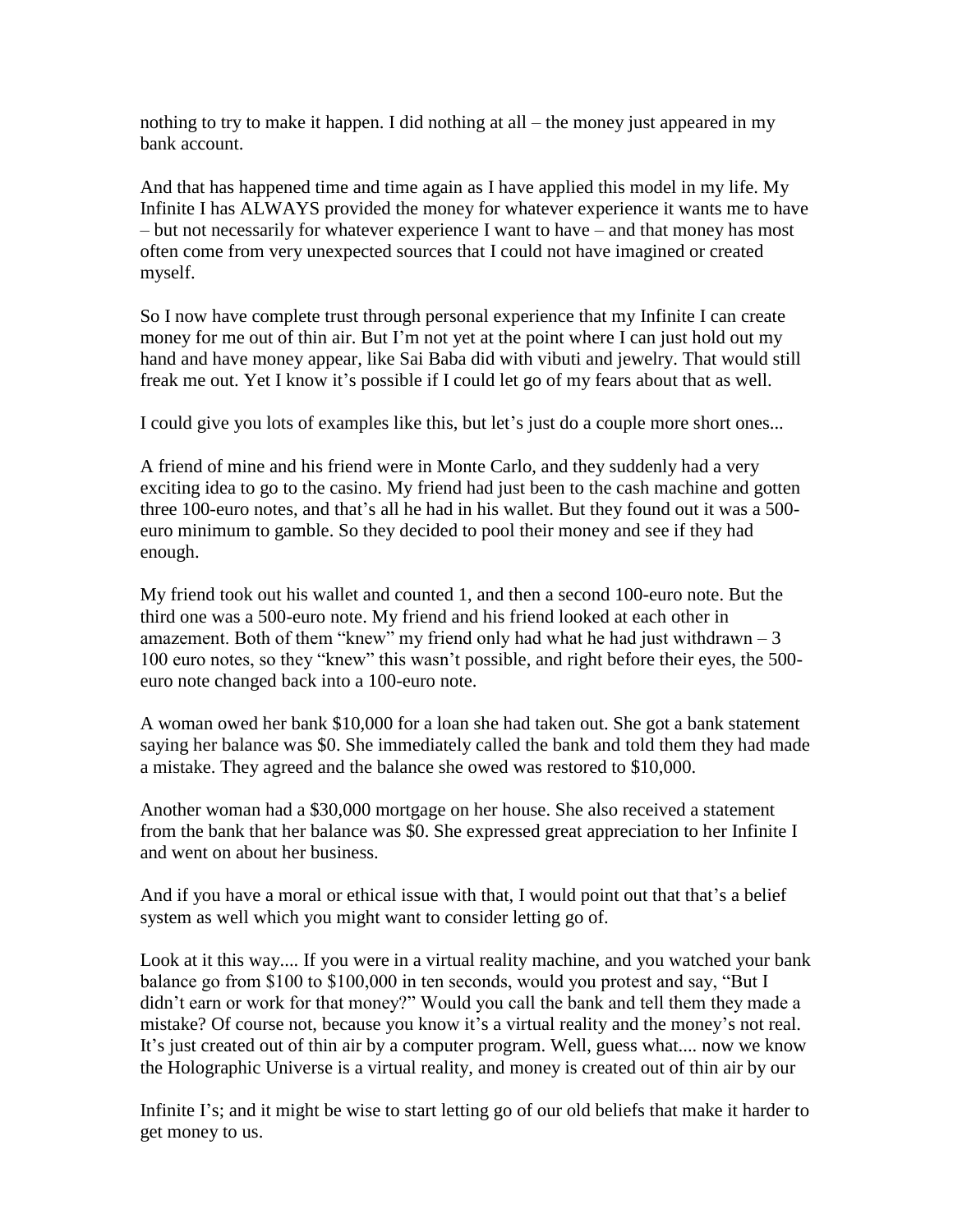Am I suggesting that you don't need to "do" anything in order to have money – that you don"t have to earn or work for it, for example?

Yes, I am. About all a Player needs to "do" in order to receive money from its Infinite I is get its beliefs out of the way about how that money can come to it.

That was the one good thing about "The Secret" – it allowed people to let go of the belief that a BMW could never just show up in their driveway.

But I do want to add that if you feel truly excited about "doing" something – something that brings you total joy to "do," that might also mean some money would come your way – then by all means do it. Follow that excitement, and maybe there will be money coming to you as a result, and maybe not. Just don"t "do" anything or "try to make something happen" for the money. Do it for the excitement and fun and joy. And remember, all the money you have ever received in your life came from your Infinite I. There is no other possible source for it.

All that's required for you to have money is for your Infinite I to want you to have it and create it for you, and for you to be able to receive it without blocking it with your beliefs.

That's it.

*"This is the only radical thinking that you need to do. But it is so radical, it"s so difficult, because our tendency is that the world is already "out there," independent of my experience. It is not. Quantum physics has been so clear about it…"*

I just had to play that one last time...

If you start living this model, you will get firsthand experience with this and know, as I do, with certainty and trust that your Infinite I will always provide everything you need to have whatever experience it wants for you – including the money.

There's a quote from the Christian Bible that I like...

"So do not worry, saying, "What shall we eat?" or "What shall we drink?" or "What shall we wear?"... Your heavenly Father knows that you need them. But seek first his kingdom and his righteousness, and all these things will be given to you as well." (Matthew 6:31– 33)

At this point the question is often asked, "How can we get our Infinite I"s to create more money for us, especially since we want to do "good" things with it." Could we just ask for it, or pray for it? Can"t we just "manifest" it, using "The Secret," for example?

Of course you can "pray" for it, if you like... if that brings you joy. There"s always an open connection between you and your Infinite I, and you can always send a "request" to it in any way you want.

I would caution you about two things, however...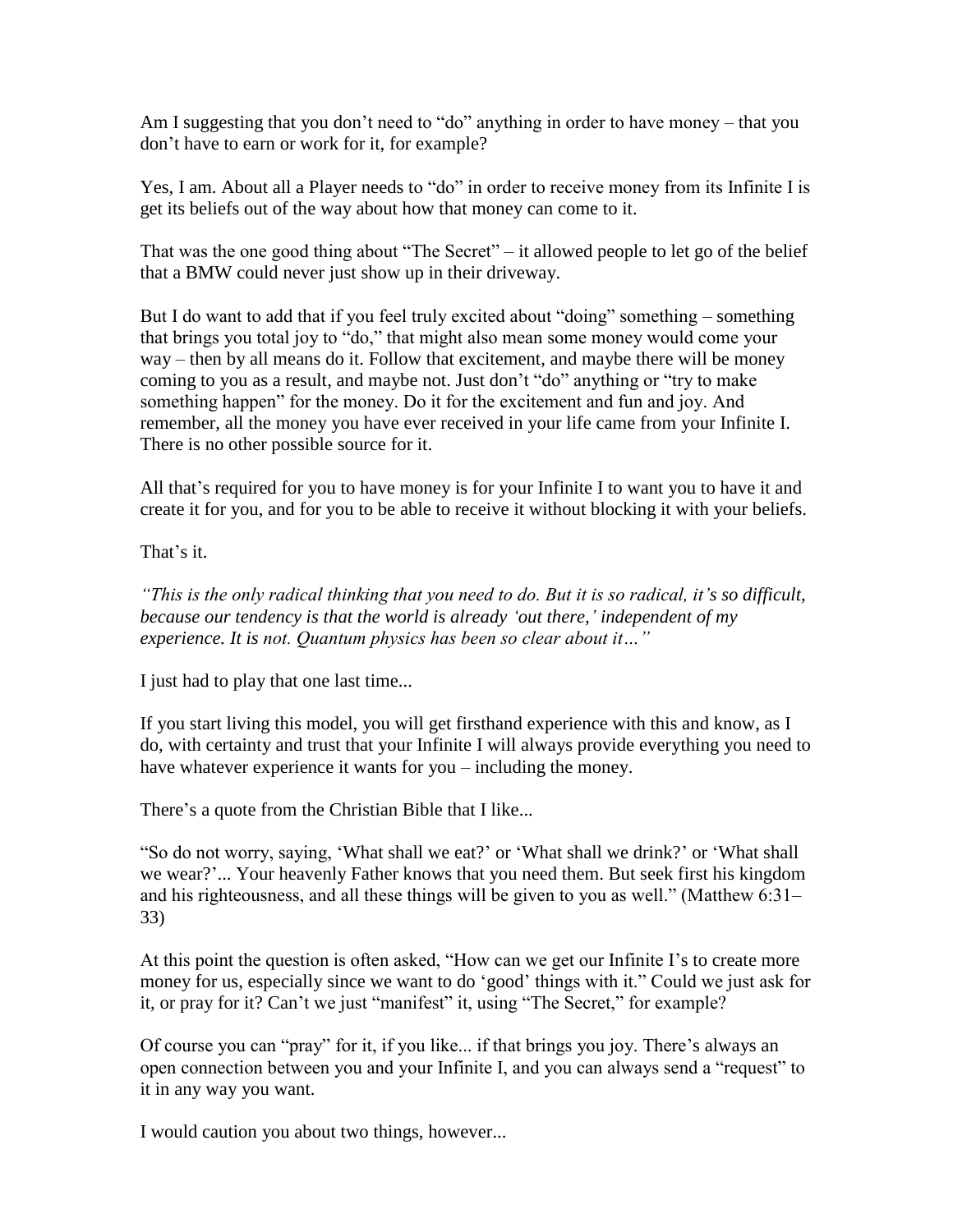First, only "pray" or request once. Don"t keep repeating the same prayer or sending the same request. Your Infinite I got it the first time, and all subsequent prayers or requests simply mean that you think your Infinite I is slacking on the job because you haven"t gotten what you want yet, and you want it now. Or as I like to say, "Instant gratification is not fast enough!"

But maybe your Infinite I doesn"t want to honor your prayer or request, because to do so would interfere with other plans it has for you that you"re not aware of.

So the other thing is not to be attached to the outcome of any prayer or request. You are free to "desire" and ask for anything you can think of. "Desirelessness" is not some kind of virtue. But you can't be attached to actually having any of those desires fulfilled. It's the "attachment to the outcome" that we need to let go of. That"s what the Buddha was trying to say.

Now, the biggest problem with "The Secret (and all other "new-age" self-help concepts, such as the "Law of Attraction") ... is that when it doesn't work – which is most of the time – the Player thinks they must have done something wrong, that they are deficient, defective, or somehow "at fault" for not manifesting something, and that all they need to do is improve themselves and then it will work. This is not correct.

Every Player is doing everything at every moment exactly "right" – exactly what its Infinite I wants it to be doing. It is only the Players who thinks they are less than perfect because they want things to be different than they are for some reason, and think they should have the power to change things.

But they don"t have that power. Only the Infinite I has the power to create anything.

It's true that most Players think THEY "make money," and they have created all kinds of stories about how that money has to be "made" – by working, by selling something, by getting loans or gifts, by inheritance – by many different methods. But the truth is, according to these models, that the Infinite I is the one who creates the money for its Player, but it can only "send" it to its Player in ways that the Player believes it can receive it.

The Infinite I needs no "story" to explain its creation of money – only the Player, with its limiting beliefs and limited thinking, needs a "story" to receive it.

If we, as Players, could let go of all these beliefs we have about money – could stop needing some "story" about how the money can come to us – it would take away all the limitations we put on receiving money and make the Infinite I's job so much easier.

So how do we do that? How do we let go of our limiting beliefs about money – and about other things as well?

There's no easy answer to that question. But there are some techniques "out there" that might help some of you. Robert Scheinfeld has his "Process" as part of his "Tools for Transformation." Jed McKenna has his "Spiritual Autolysis." Byron Katie has her "Work." Psych-K has its workshops.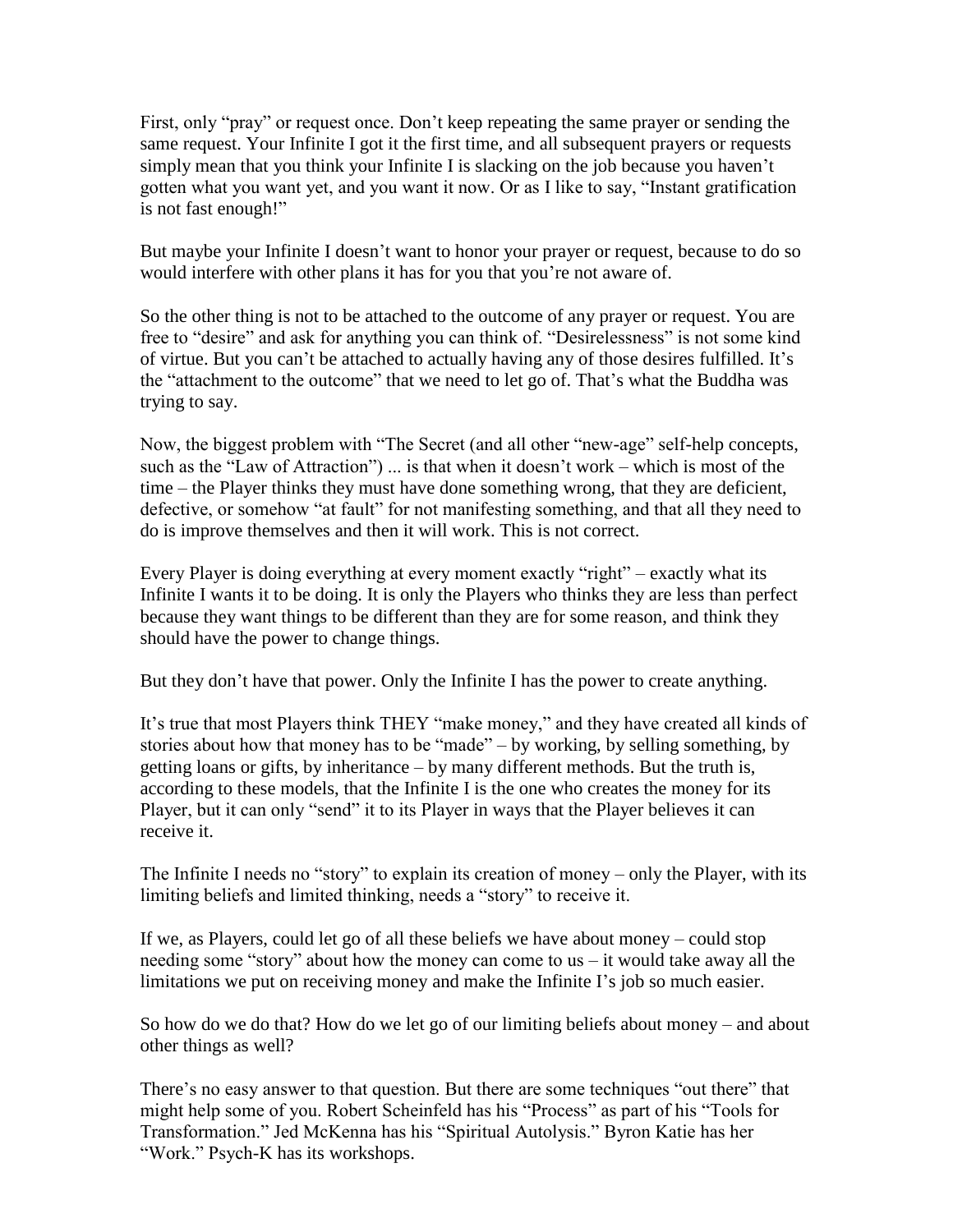But the one thing you have to keep in mind and be very aware of whenever you try one of these techniques is that we do NOT want to trade one set of beliefs for another. We want to let go of our beliefs altogether. And the problem is that many techniques focus on the beliefs themselves, and that will take you nowhere.

Because lying underneath every belief you have is a judgment. And if you don't also address and let go of the judgment, you"ll just create another belief on top of it to replace the one you currently have.

As I said in Part Four, talking about the rules of the Human Game....

"Fear and resistance are the foundations of the First Part of the Human Game, and judgments and their resulting beliefs are the glue that keeps the illusions together."

A belief is simply a signpost that there are judgments and fears hiding in the corner, just like an opinion is a signpost that there's a belief and a judgment underneath.

Let me say it simply...

At the basis of all opinions are beliefs. At the basis of all beliefs are judgments. At the basis of all judgments are fears. And at the basis of all fears is a layer of the ego defining who you are and trying its best to maintain its existence.

But now we're getting too deep and over our heads for this workshop series. Right now I want to focus on the judgments we have that give rise to the beliefs we hold so that we can let go of them.

And if there"s one thing I hope you will take away from these 8 hours of workshops – more important perhaps than all the quantum physics stuff and the brain research and the models – it is that our judgments about our experiences – those arbitrary (and arrogant, I might add) decisions about "right and wrong", "better and worse," "good and bad," "good and evil" – are what cause all our pain and suffering.

Because the problem is that as soon as we judge some experience to be "bad" or "wrong" or "worse" than we want it to be, we begin resisting that experience. And if there"s one law of this Holographic Universe that seems to be true, it's "what you resist, persists." In other words, we might keep experiencing the same or similar experiences as long as we judge and resist them. And that includes war and violence and all the other things many people are resisting and trying to get rid of in their lives – and on the planet.

Take an objective look at what's going on "out there"...

As far as I can tell, there are more "peaceworkers" than ever before – and there's also more war and violence than ever before.

What you resist, persists.

As long as we resist war and violence, they will continue, and maybe even get stronger.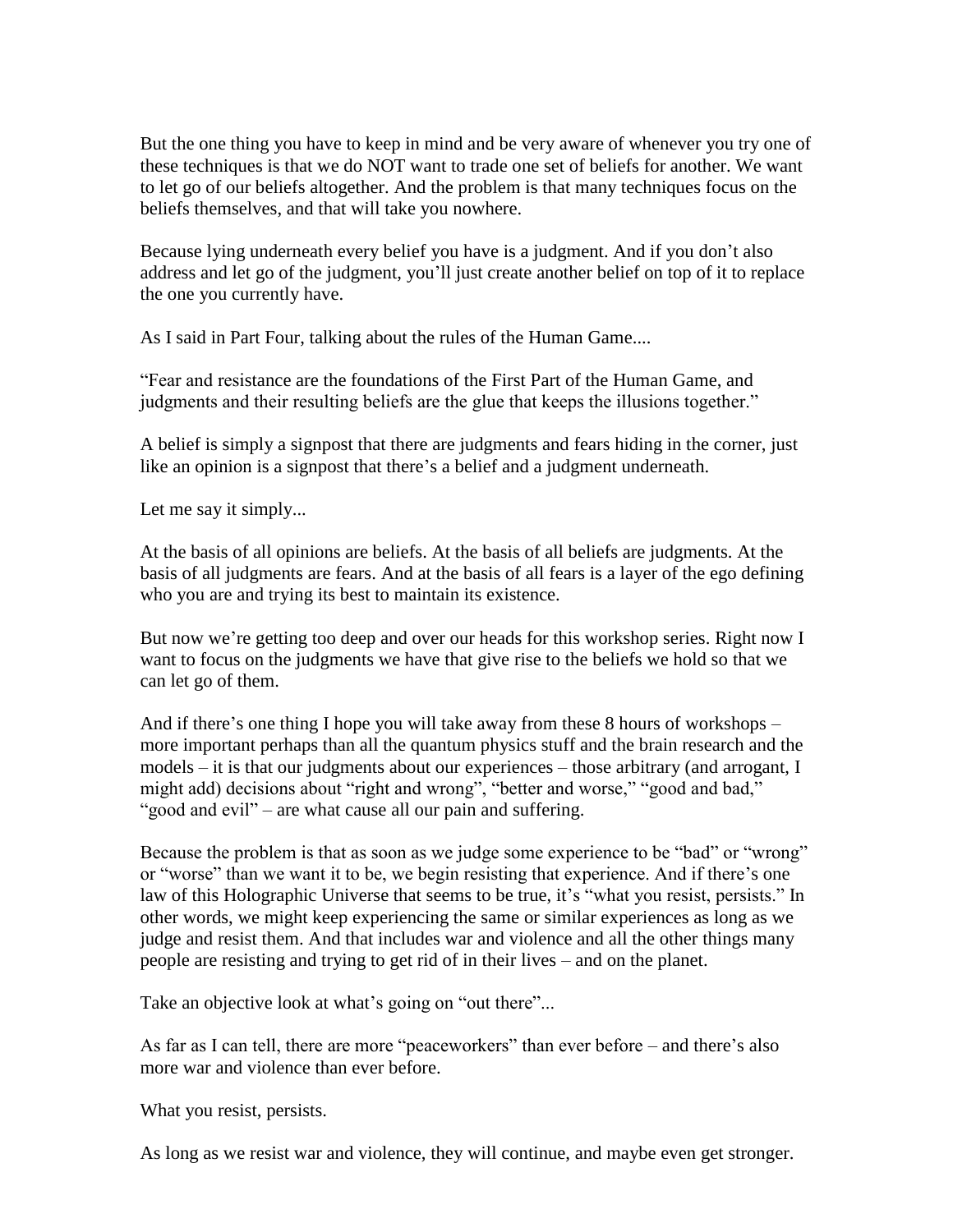Buckminster Fuller said, "You never change things by fighting the existing reality. To change something, build a new model that makes the existing model obsolete." The way I would say it is, "Instead of judging and resisting what you see, and trying to change it, follow your excitement."

And if it is your excitement to step in front of a tank... Do it! But do it because it excites you in the moment and brings you total joy – not because you are judging war and violence to be "wrong" and trying to change the world.

If you remember in Part Four of these workshops I talked about the Human Game having two parts.

Many people are judging and resisting being in the First Part, trying their best to get into the Second Part. But what you resist, persists. And as long as you judge and resist the First Part of the Human game, that's where you will stay.

To put it very strangely, you can"t leave the First Part until you no longer want to!

… until you totally embrace and accept the First Part for exactly the perfection it is.

Before we end these workshops, I want to quote again from the King James Version of the Holy Bible…

.... from the Book of Genesis, the first book of the Bible…

"And out of the ground made the Lord God to grow every tree that is pleasant to the sight, and good for food; the tree of life also in the midst of the garden, and the tree of knowledge of good and evil." (Genesis, 2.9)

Please note that in the middle of the Garden of Eden there was not just one tree, which we all know about, but two trees: the Tree of Life, and the Tree of the Knowledge of Good and Evil. And then God created man and woman…

"And they were both naked, the man and his wife, and were not ashamed." (Genesis, 2.25)

Please note that there was no judgment from the man or woman about their nakedness. Unfortunately, this lack of shame and guilt didn"t last very long. According to the Bible, a snake convinced the woman, who then convinced the man, to eat some fruit from the Tree of Knowledge of Good and Evil…

"And the eyes of them both were opened, and they knew that they were naked; and they sewed fig leaves together, and made themselves aprons." (Genesis 3.7)

Eating from the Tree of Knowledge of Good and Evil marked the beginning of judgment for the human race, for that"s what the Tree of Knowledge of Good and Evil is – the Tree of Judgment.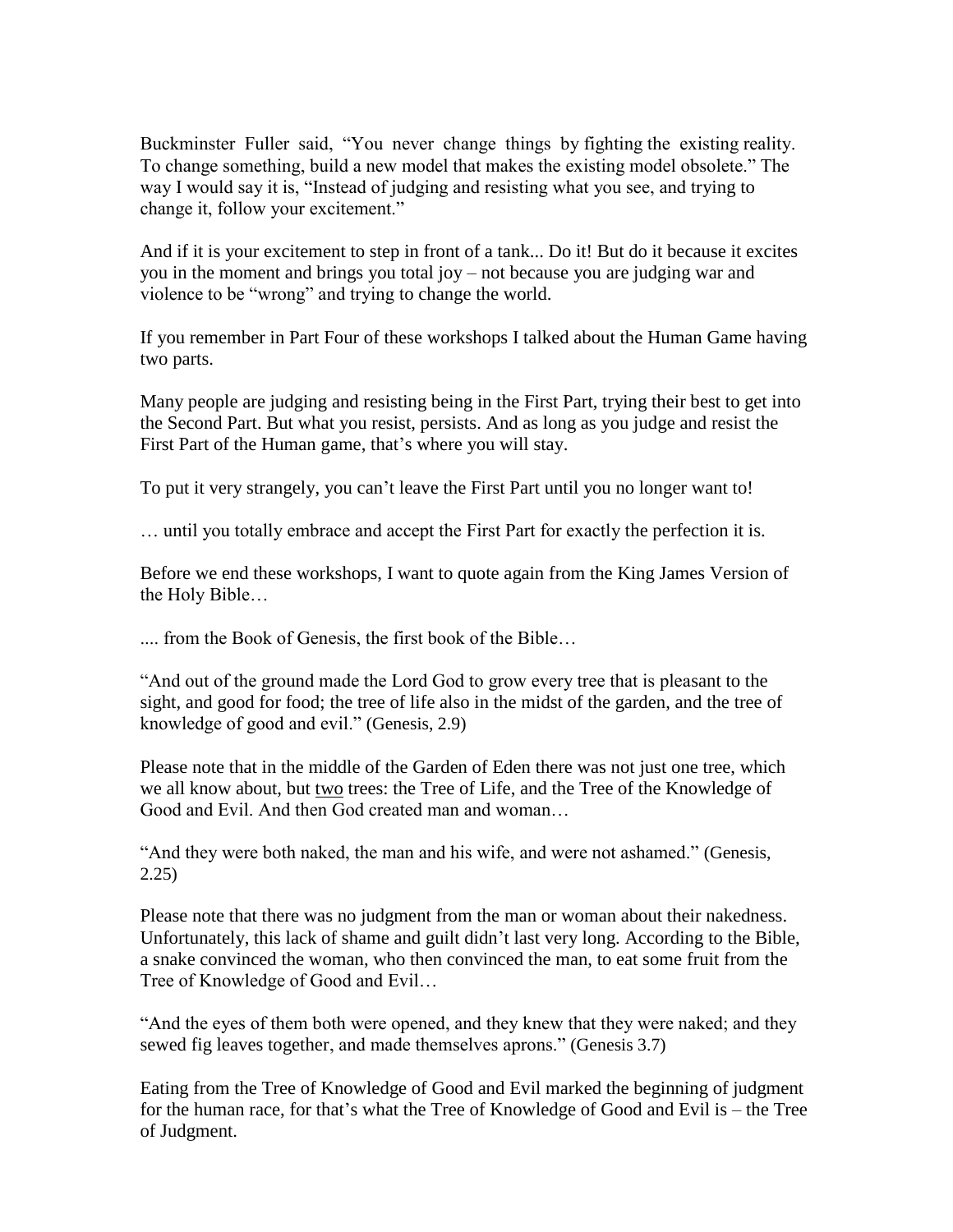Not only did the man and woman judge that being naked was now something to be ashamed of and to hide, but they also judged that they had done something wrong. From this point forward, life on Earth would be full of the dichotomies of "good and evil," "right and wrong," "better and worse," and it remains that way to this day.

So much for the Tree of Knowledge of Good and Evil.

What about the Tree of Life? What was its effect on man when he ate from it? Unfortunately, according to the Bible, God drove Adam and Eve out of the Garden of Eden before they could eat from the Tree of Life, leaving the human race to live its entire existence thus far in judgment.

That's how the Bible begins. But how does it end?

"To him that overcometh will I give to eat of the Tree of Life, which is in the midst of the paradise of God," says the last book of the Bible, the Book of Revelation.

So someone is finally going to get to eat from the Tree of Life if they "overcometh"! But "overcometh" what? The answer, clearly, is "judgment" – … "overcometh" the Tree of Knowledge of Good and Evil. Overcometh judgment and you can eat from the Tree of Life

To end this workshop series, I want you to watch Plato's Cave one more time....

*"Imagine prisoners that have spent their entire lives chained deep inside a cave. They have been chained so that they cannot see behind themselves, and they are forced to stare endlessly at the cave wall in front of them.*

*"Behind them a fire is burning, and between the prisoners and the fire is a raised walkway. Now imagine that each day a menagerie of objects crosses the walkway – animals, people carrying their wares to market. Their shapes create an intricate shadow play on the wall in front of the prisoners. This is the only world that the prisoners have ever known – the shadows, and the echoes of unseen objects.*

*"Now, imagine that a prisoner is released. After some time adjusting to the blinding light, the freed prisoner will begin to experience the world outside of the cave for the very first time. And it is like nothing he could have ever imagined.*

*"With his new perception of the world, the man will of course want to return to his friends to share his incredible discoveries. But the prisoners cannot recognize their old friend. He appears as all things do. His voice is a distorted echo, and his body is a grotesque shadow.*

*"They cannot understand his fantastic stories of the world outside of the cave. To them, it will never exist."*

I hope by now it's clear that it is our fears, our judgments, and our beliefs that are keeping us chained inside the cave. Nothing else.